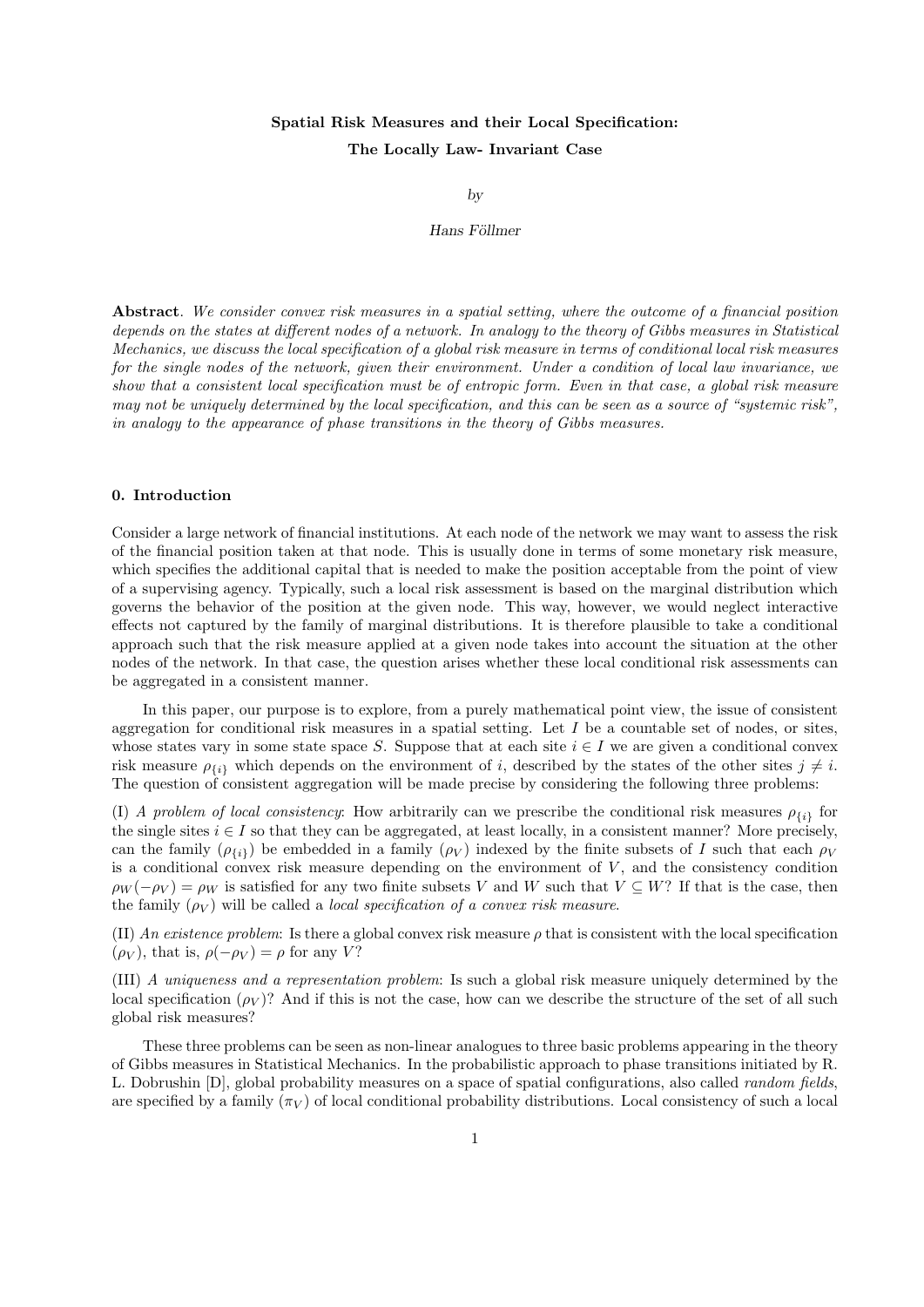specification can be characterized in terms of interaction potentials, and therefore the corresponding random fields are also called Gibbs measures. Non-uniqueness of the global Gibbs measure is usually interpreted as the appearance of a phase transition. In our non-linear setting of convex risk measures, non-uniqueness of the global risk measure can be seen as one specific aspect of the much broader issue of systemic risk.

At the general level described so far, all three problems are to a large extent still open; some partial results on problems (II) and (III) will be discussed in [CFK]. In the present paper we focus on the special case of local law-invariance, and here we can give explicit answers to all three problems. Local law-invariance will mean that the local conditional risk measures  $\rho_V$  are based on the conditional probability distributions  $\pi_V$  given by the local specification of a Gibbs measure. Under this condition, we are going to show that the local specification of a convex risk measure must be entropic with some parameter of risk aversion that may depend on the spatial tail field. This result is stated in Theorem 4.5, and it solves the problem of local consistency (I), as explained in Corollary 4.6. We also show that there is a positive answer to the existence problem (II), if the same is true for the underlying local specification  $(\pi_V)$  of a Gibbs measure. The solution of Problem (III) is given by Theorem 4.7, which describes the structure of the class of all global convex risk measures consistent with the local specification  $(\rho_V)$ . This involves an extension of  $(\rho_V)$  to a conditional entropic risk measure with respect to the spatial tail-field. Here we use an integral representation for the class of Gibbs measures coupled to the tail field which was obtained in [F], in analogy to E. B. Dynkin's construction of entrance boundaries for Markov processes in [Dy] and [Dy1]. In particular, the representation in Theorem 4.7 implies that uniqueness of the global risk measure holds if and only if the Gibbs measure is unique and the parameter of risk aversion is constant. In other words, there are two possible sources of non-uniqueness of the global risk measure: on the one hand a probabilistic phase transition and, on the other hand, a non-trivial tail-field dependence of the risk parameter. This is made precise in Corollaries 4.8 and 4.9.

The entropic form of the local specification  $(\rho_V)$  follows from a general result concerning the combined effect of consistency and law-invariance, which is of independent interest: Under mild regularity conditions, a law-invariant convex risk measure on a space  $L^{\infty}(\Omega, \mathcal{F}, P)$  is entropic as soon as it is consistent with respect to just one sub- $\sigma$ -field  $\mathcal{F}_0$  that is properly contained in  $\mathcal{F}$ . The precise statement is given in Theorem 2.4. It can be seen as both an extension and a simplification of the result in [KS] that law-invariant dynamic risk measures are entropic. Our proof of Theorem 2.4 is inspired by the discussion of quasi-convex risk measures in [CMMM], in particular by the characterization of certainty equivalents within the class of law-invariant quasi-convex risk measures in their Lemma 11. But our consistency assumption is weaker, and this requires a conditional refinement of the key argument in [CMMM].

The paper is organized as follows. In Section 1 we recall some basic notions from the theory of convex risk measures, and in Section 2 we prove the general Theorem 2.4. In Section 3 we introduce our spatial setting. First we fix a local specification  $(\pi_V)$  of a Gibbs measure, and we review the corresponding integral representation of Gibbs measures in terms of the spatial tail field. Then we define the local specification ( $\rho_V$ ) of a convex risk measure, and we assume that it is connected to  $(\pi_V)$  by a condition of local law invariance. In Section 4, a local application of Theorem 2.4 provides the key to the entropic description of the local specification ( $\rho_V$ ) in Theorem 4.5. The next step consists in extending the local specification  $(\rho_V)$  to a conditional entropic risk measure  $\rho_\infty$  with respect to the spatial tail field. This will yield our final representation results in Theorem 4.7 and its corollaries.

# 1. Preliminaries on risk measures and risk kernels

In this section we recall some basic notions from the theory of monetary risk measures initiated in [ADEH], [H], [FRG], and [FS]. For more details see, for example, [FS1] and [FK].

For a measurable space  $(\Omega, \mathcal{F})$  we denote by  $M := M_b(\Omega, \mathcal{F})$  the Banach space of all bounded measurable functions on  $(\Omega, \mathcal{F})$ . A real-valued functional  $\rho$  on M will be called a monetary risk measure if it is monotone, i.e.,  $\rho(X) \ge \rho(Y)$  whenever  $X \le Y$ , cash-invariant, i.e.,  $\rho(X + m) = \rho(X) - m$  for constants m, and normalized, i.e.,  $\rho(0) = 0$ . If a monetary risk measure  $\rho$  is also convex on M, then  $\rho$  will be called a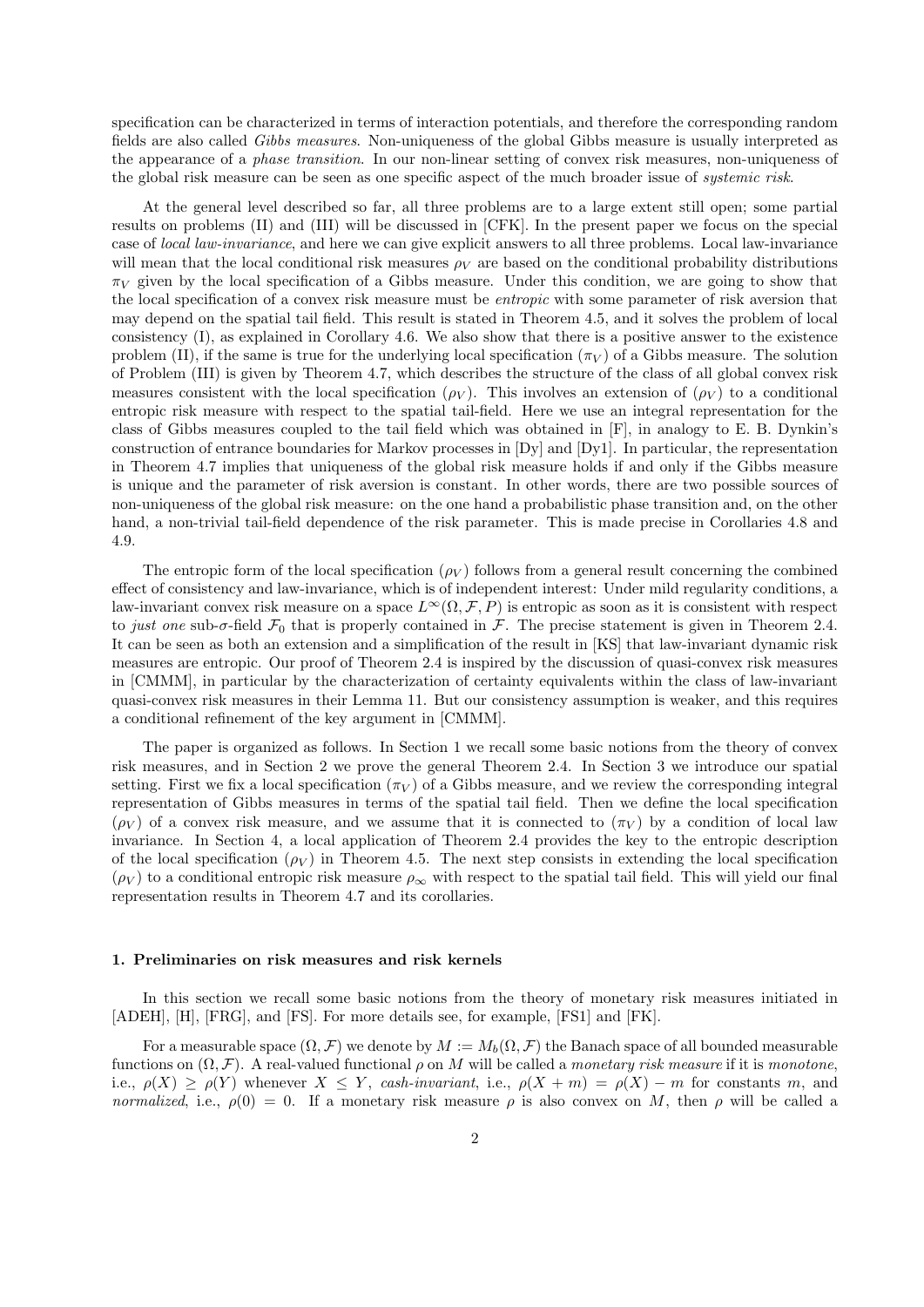convex risk measure. A convex risk measure is called coherent if it is also positively homogeneous, that is,  $\rho(\lambda X) = \lambda \rho(X)$  for any positive constant  $\lambda$ .

Now let P be a probability measure on  $(\Omega, \mathcal{F})$ . If  $\rho$  is a monetary risk measure on M such that  $\rho(X) = \rho(Y)$  whenever  $X = Y$  P-almost surely, then  $\rho$  can also be considered as a monetary risk measure on the Banach space  $L^{\infty} := L^{\infty}(\Omega, \mathcal{F}, P)$ . Such a risk measure is called *law-invariant (with respect to P)* if  $\rho(X) = \rho(Y)$  whenever X and Y have the same distribution under P.

As an example, consider the *entropic risk measure*  $e_\beta$  with parameter  $\beta \in [0, \infty)$ , defined by

(1.1) 
$$
e_{\beta}(X) = \frac{1}{\beta} \log E_P[e^{-\beta X}];
$$

for  $\beta = 0$ , this will be interpreted as the limiting linear case

(1.2) 
$$
e_0(\beta) := \lim_{\beta \downarrow 0} e_\beta(X) = E_P[-X].
$$

An entropic risk measure is clearly convex and law-invariant. Moreover, it has the following two regularity properties with respect to P:

**Definition 1.1.** A monetary risk measure on  $L^{\infty}$  is called strictly sensitive (with respect to P), if

$$
X \ge Y
$$
  $P - a.s.,$   $\rho(X) = \rho(Y)$   $\implies$   $X = Y$   $P - a.s..$ 

It is said to have the Lebesgue property (with respect to  $P$ ) if

$$
\rho(X) = \lim_{n \to \infty} \rho(X_n)
$$

for any uniformly bounded sequence  $(X_n)_{n=1,2,...}$  in  $L^{\infty}$  such that  $X_n \to X$  P-a.s.

In Section 2 we are going to see that, conversely, any law-invariant convex risk measure on  $L^{\infty}$  with these two properties is entropic as soon as it has an additional consistency property. This will involve the following notion of a conditional monetary risk measure.

Consider a  $\sigma$ -field  $\mathcal{F}_0 \subseteq \mathcal{F}$ , and let us use the notation  $L_0^{\infty} := L^{\infty}(\Omega, \mathcal{F}_0, P)$ .

**Definition 1.2** A map  $\rho_0$  from  $L^{\infty}$  to  $L_0^{\infty}$  is called a conditional monetary risk measure with respect to  $\mathcal{F}_0$ if it satisfies the following three properties for any  $X, Y \in L^{\infty}$ :

- i) Monotonicity:  $\rho_0(X) \geq \rho_0(Y)$  P-a.s. whenever  $X \leq Y$  P-a.s.
- ii) Conditional cash invariance: for all  $m \in L_0^{\infty}$ ,  $\rho_0(X+m) = \rho_0(X) m \cdot P$ -a.s.
- iii) Normalization:  $\rho_0(0) = 0$  P-a.s.

It is easy to see that any conditional monetary with respect to  $\mathcal{F}_0$  has the following local property: when  $X, Y \in L^{\infty}$  and  $A_0 \in \mathcal{F}_0$ , then

(1.3) 
$$
\rho_0(I_{A_0}X + I_{A_0^c}Y) = I_{A_0}\rho_0(X) + I_{A_0^c}\rho_0(Y) \quad P-\text{a.s.};
$$

see, for example, [DS] or [FS1], Exercise 11.1.1

**Definition 1.3.** A monetary risk measure  $\rho$  on  $L^{\infty}$  is called  $\mathcal{F}_0$ -consistent if there exists a conditional monetary risk measure  $\rho_0$  with respect to  $\mathcal{F}_0$  such that

$$
\rho = \rho(-\rho_0),
$$

that is,  $\rho(X) = \rho(-\rho_0(X))$  for any  $X \in L^{\infty}$ .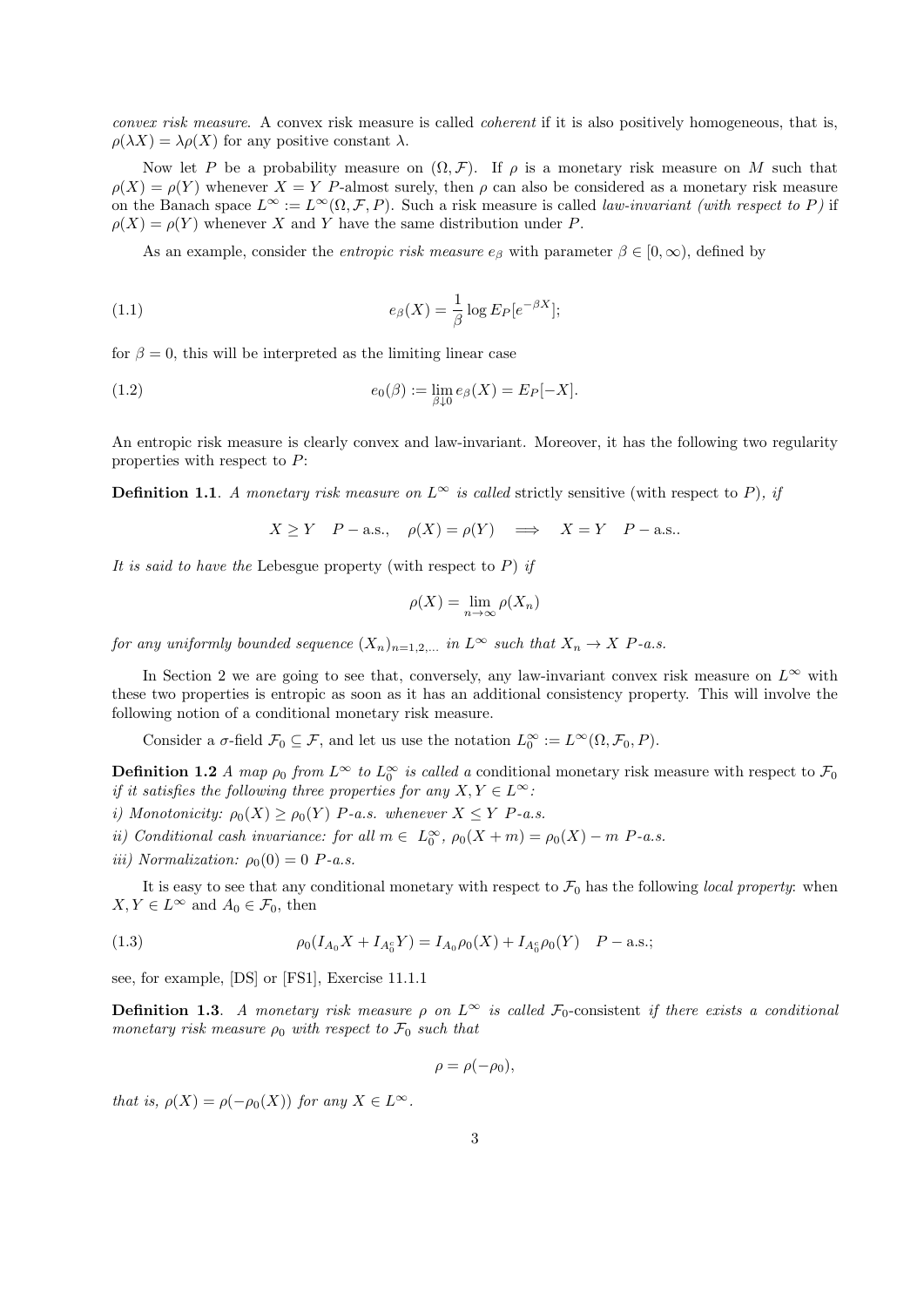**Remark 1.4**. Note that  $\mathcal{F}_0$ -consistency is always satisfied in the two extreme cases  $\mathcal{F}_0 = \mathcal{F}$  mod P (with  $\rho_0(X) := -X$ ) and  $\mathcal{F}_0 = \{\emptyset, \Omega\}$  mod P (with  $\rho_0(X) := \rho(X)$ ).

**Remark 1.5.** An entropic risk measure  $e_{\beta}$  is  $\mathcal{F}_0$ -consistent for every sub- $\sigma$ -field  $\mathcal{F}_0 \subseteq \mathcal{F}$ . Indeed, a direct computation shows that

$$
e_{\beta}(X) = e_{\beta}(-e_{\beta,0}(X))
$$

for any  $X \in L^{\infty}$ , where  $e_{\beta,0}$  denotes the conditional entropic risk measure with the same parameter  $\beta$ , defined by

(1.5) 
$$
e_{\beta,0}(X) = \frac{1}{\beta} \log E_P[e^{-\beta X} | \mathcal{F}_0];
$$

for  $\beta = 0$ , this should be read as

(1.6) 
$$
e_{0,0}(X) := \lim_{\beta \downarrow 0} e_{\beta,0}(X) = E_P[-X \,|\, \mathcal{F}_0],
$$

in analogy to (1.2). In Section 2 we will show that, conversely, any law-invariant convex risk measure with the above properties is entropic as soon as it is  $\mathcal{F}_0$ -consistent for just one  $\sigma$ -field  $\mathcal{F}_0$  that is "properly contained" in F.

In the preceding definitions we have referred to a given probability measure P on  $(\Omega, \mathcal{F})$ , and this will be the setting in Section 2. But for our discussion of locally specified spatial risk measures in Sections 3 and 4, it will be important to argue without such a global reference measure. For this reason we introduce the modified notions of a conditional risk measure in Definitions 1.6 and 1.7 below.

Let us first recall the classical definition of a *stochastic kernel*  $\pi(\omega_0, d\omega_1)$  from a measurable space  $(\Omega_0, \mathcal{F}_0)$  to a measurable space  $(\Omega_1, \mathcal{F}_1)$ : For any  $\omega_0 \in \Omega_0$ ,  $\pi(\omega_0, \cdot)$  is a probability measure on  $(\Omega_1, \mathcal{F}_1)$ , and for any  $A_1 \in \mathcal{F}_1$ , the function  $\pi(\cdot, A_1)$  on  $\Omega_0$  is  $\mathcal{F}_0$ -measurable. For a probability measure P on  $(\Omega_0, \mathcal{F}_0)$  we denote by  $P\pi$  the probability measure on  $(\Omega_1, \mathcal{F}_1)$  defined by  $P\pi[A_1] = \int \pi(\omega_0, A_1)P(d\omega_0)$ . For two kernels  $\pi_i$  from  $(\Omega_i, \mathcal{F}_i)$  to  $(\Omega_{i+1}, \mathcal{F}_{i+1})$   $(i = 0, 1)$ , their composition  $\pi_0 \pi_1$  is defined as the stochastic kernel from  $(\Omega_0, \mathcal{F}_0)$  to  $(\Omega_2, \mathcal{F}_2)$  given by  $\pi_0 \pi_1(\omega_0, A_2) = \int \pi_1(\omega_1, A_2) d\pi_0(\omega_0, d\omega_1)$ .

For a measurable space  $(\Omega, \mathcal{F})$  and a sub-σ-field  $\mathcal{F}_0 \subseteq \mathcal{F}$ , a regular conditional distribution on  $(\Omega, \mathcal{F})$ with respect to  $\mathcal{F}_0$  is defined as a stochastic kernel  $\pi$  from  $(\Omega, \mathcal{F}_0)$  to  $(\Omega, \mathcal{F})$  such that  $\pi(\omega, \cdot) = \delta_{\omega}$  on  $\mathcal{F}_0$  for any  $\omega \in \Omega$ .

In analogy to these classical probabilistic notions, we now introduce the notions of a monetary risk kernel and of a regular conditional risk measure. Let us write  $M_i = M_b(\Omega_i, \mathcal{F}_i)$  for  $i = 0, 1$ .

**Definition 1.6.** A monetary risk kernel from  $(\Omega_0, \mathcal{F}_0)$  to  $(\Omega_1, \mathcal{F}_1)$  is a real-valued function  $\rho$  on  $\Omega_0 \otimes M_1$ such that

i) for each  $\omega_0 \in \Omega_0$ , the functional  $\rho(\omega_0, \cdot)$  is a monetary risk measure on  $M_1$ ,

ii) for each  $X \in M_1$ , the function  $\rho(\cdot, X_1)$  belongs to  $M_0$ .

Such a monetary risk kernel is called a convex risk kernel if each risk measure  $\rho(\omega_0, \cdot)$  is convex.

Now consider a measurable space  $(\Omega, \mathcal{F})$  and a sub- $\sigma$ -field  $\mathcal{F}_0 \subseteq \mathcal{F}$ .

**Definition 1.7** A regular conditional risk measure on  $(\Omega, \mathcal{F})$  with respect to  $\mathcal{F}_0$  is defined as a monetary risk kernel  $\rho_0$  from  $(\Omega, \mathcal{F}_0)$  to  $(\Omega, \mathcal{F})$  which is regular in the following sense:

$$
\rho_0(\omega, f(X_0, X)) = \rho_0(\omega, f(X_0(\omega), X))
$$

for any  $\omega \in \Omega$ , any  $X_0 \in M_0$ , any  $X \in M$ , and any bounded measurable function f on  $R^2$ .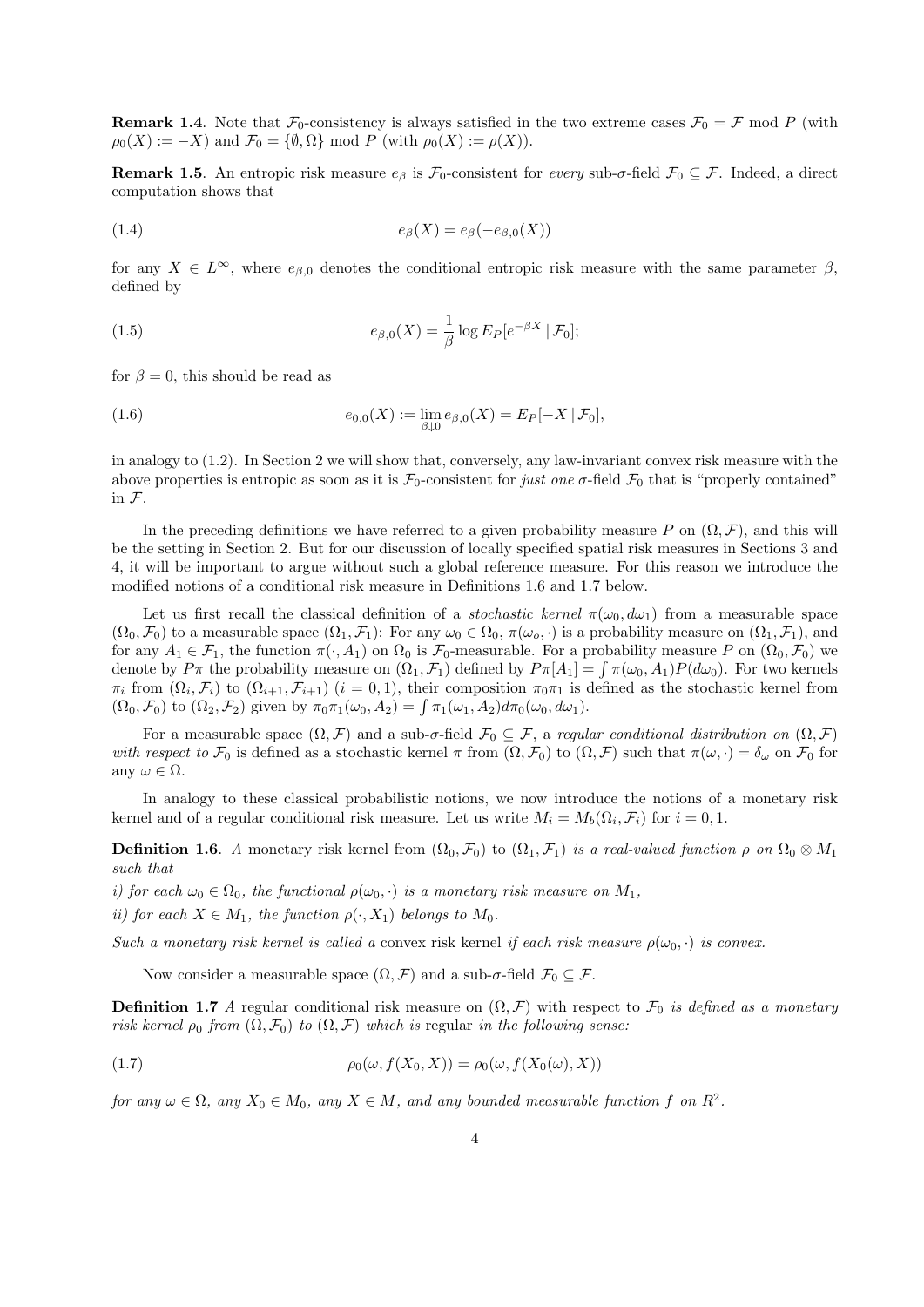**Remark 1.8.** Let P be a probability measure on  $(\Omega, \mathcal{F})$ , and let  $\rho_0$  be a regular conditional risk measure with respect to  $\mathcal{F}_0$ . Suppose that  $\rho_0(\cdot, X) = \rho_0(\cdot, Y)$  P-almost surely whenever  $X = Y$  P-almost surely. Then  $\rho_0$ can also be regarded as a conditional monetary risk measure with respect to  $\mathcal{F}_0$  in the sense of Definition 1.2. In view of the representation of conditional expectations by regular conditional distributions, it is natural to ask whether, conversely, any conditional risk measure can be represented by a regular conditional risk measure. This question is discussed in Section 2.2 of [T1].

## 2. Consistency and law-invariance: a general result

In this section we fix a probability space  $(\Omega, \mathcal{F}, P)$  and a sub-σ-field  $\mathcal{F}_0$  of  $\mathcal{F}$ . Let  $\rho$  be a convex risk measure on  $L^{\infty}$ , and assume that  $\rho$  is  $\mathcal{F}_0$ -consistent. Thus there is a conditional monetary risk measure  $\rho_0$ with respect to  $\mathcal{F}_0$  such that

$$
\rho = \rho(-\rho_0).
$$

Our aim is to show that  $\mathcal{F}_0$ -consistency together with law-invariance of  $\rho$  implies that  $\rho$  is an entropic risk measure. Note that we will also need strong sensitivity and the Lebesgue property of  $\rho$  with respect to P, since these properties are necessary for  $\rho$  to be entropic, as pointed out in Section 1.

Let us first collect some simple facts which will be used in our proof.

**Lemma 2.1**. If  $\rho$  is strongly sensitive then  $\rho_0$  is uniquely determined mod P.

**Proof.** Let  $\rho_0$  and  $\tilde{\rho}_0$  be two conditional risk measures such that  $\rho = \rho(-\rho_0) = \rho(-\tilde{\rho}_0)$ . Take  $X \in L^{\infty}$ ; we want to show that  $\rho_0(X)=\tilde{\rho}_0(X)$  P-a.s.. Define  $A_0 = {\rho_0(X) > \tilde{\rho}_0(X)} \in \mathcal{F}_0$ . Using the locality of  $\rho_0$  we obtain

$$
\rho(XI_{A_0}) = \rho(-\rho_0(XI_{A_0})) = \rho(-\rho_0(X)I_{A_0}),
$$

and the same equation holds for  $\tilde{\rho}_0$ . This implies

$$
\rho(-\rho_0(X)I_{A_0}) = \rho(-\tilde{\rho}_0(X)I_{A_0}),
$$

hence  $P[A_0] = 0$  due to the strong sensitivity of  $\rho$ . Thus we have  $\rho_0(X) \leq \tilde{\rho}_0(X)$  P-a.s., and the reverse inequality follows in the same manner.

The following lemma shows that law-invariance of the risk measure  $\rho$  is inherited by the conditional risk measure  $\rho_0$ ; its second part also appears in [KS] as Lemma 2.2.

**Lemma 2.2.** Let  $\rho$  be strongly sensitive. Then law-invariance of  $\rho$  implies conditional law-invariance of  $\rho_0$ , that is,  $\rho_0(X)$  only depends on the conditional distribution of X with respect to  $\mathcal{F}_0$ . In particular, we have  $\rho_0(X) = \rho(X)$  P-a.s. whenever X is independent of  $\mathcal{F}_0$ .

**Proof.** Take X and Y in  $L^{\infty}$  such that the conditional distributions  $\mu_X(\cdot|\mathcal{F}_0)$  and  $\mu_Y(\cdot|\mathcal{F}_0)$  coincide P-a.s.. For any  $A_0 \in \mathcal{F}_0$ , the random variables  $XI_{A_0}$  and  $YI_{A_0}$  then have the same distribution, since

$$
E_P[f(XI_{A_0})] = E[f(X)I_{A_0} + f(0)I_{A_0^c}] = E_P[\int f d\mu_X(\cdot|\mathcal{F}_0)I_{A_0}] + f(0)P[A_0^c]
$$

for any measurable function  $f \ge 0$  on the real line. Law-invariance of  $\rho$  implies  $\rho(XI_{A_0}) = \rho(YI_{A_0})$  and hence, using  $\rho = \rho(-\rho_0)$  and the locality of  $\rho_0$ ,

$$
\rho(-\rho_0(X)I_{A_0}) = \rho(-\rho_0(Y)I_{A_0})
$$

for any  $A_0 \in \mathcal{F}_0$ . As in the proof of the preceding Lemma 2.1, it follows that  $\rho_0(X) = \rho(X)$  P-a.s., due to the strong sensitivity of  $\rho$ .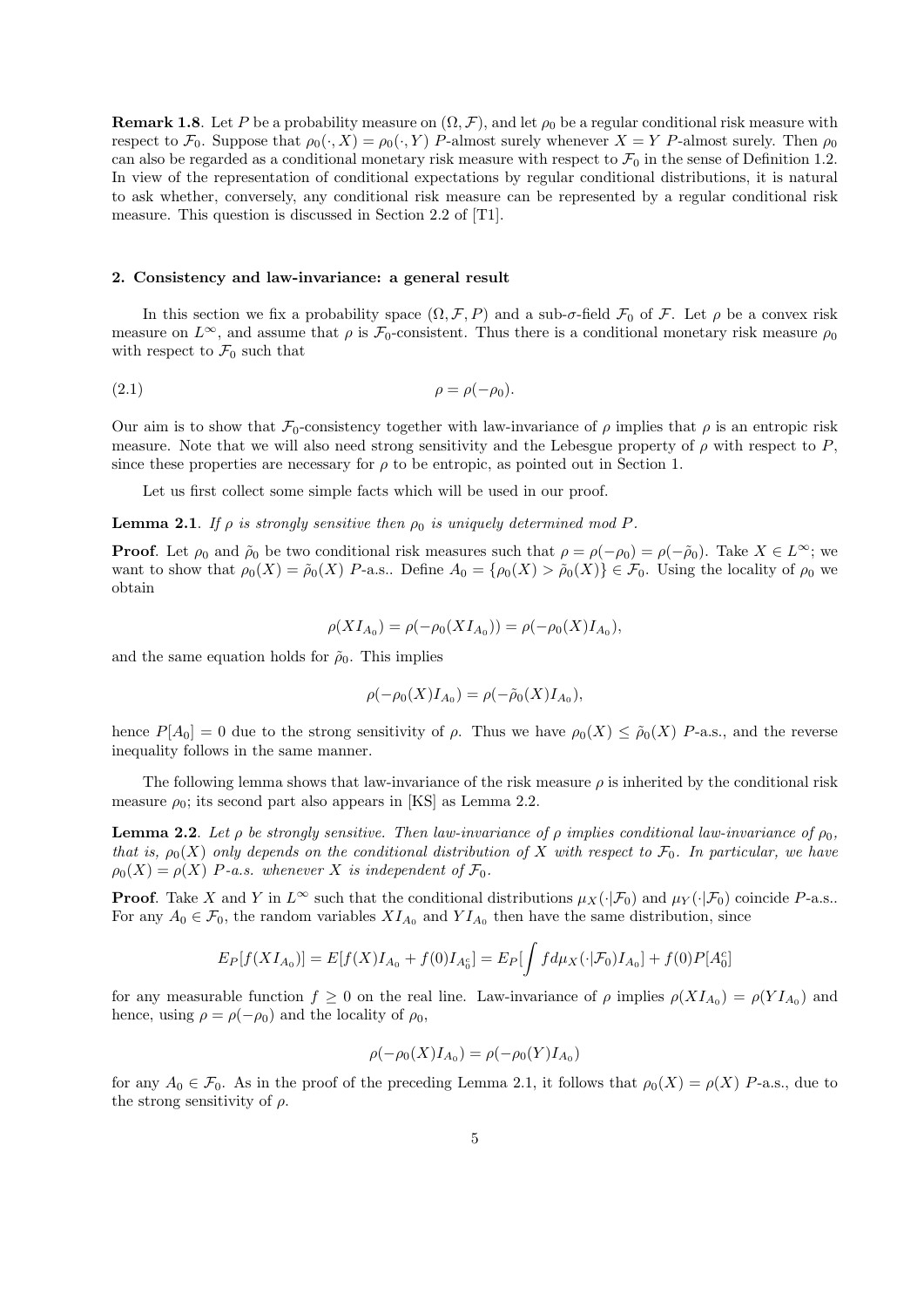If X is independent of  $\mathcal{F}_0$  with distribution  $\mu$ , then we have  $\mu_X(\cdot|\mathcal{F}_0) = \mu$  P-a.s., and so  $\rho_0(X)$  is P -a.s. constant. But this constant must be equal to  $\rho(X)$ , since cash-invariance and normalization of  $\rho$  imply  $\rho(X) = \rho(-\rho_0(X)) = \rho_0(X).$ 

We are now going to show that  $\mathcal{F}_0$ -consistency together with law-invariance of  $\rho$  implies that  $\rho$  is entropic. In view of Remark 1.4, this will also require, in addition to the regularity properties mentioned above, some restriction on the  $\sigma$ -field  $\mathcal{F}_0$  which ensures that we stay well away from the two extreme cases where the consistency condition becomes redundant.

**Definition 2.3**. Let us say that  $\mathcal{F}_0$  is properly contained in  $\mathcal{F}$  if

i)  $(\Omega, \mathcal{F}_0, P)$  is atomless, and

ii)  $(\Omega, \mathcal{F}, P)$  is conditionally atomless given  $\mathcal{F}_0$ , that is, there exists a uniformly distributed random variable U on  $(\Omega, \mathcal{F}, P)$  such that U is independent of  $\mathcal{F}_0$ .

We are now ready to state our main result in this section:

Theorem 2.4. Assume that the convex risk measure ρ is law-invariant, strongly sensitive, and satisfies the Lebesgue property. If  $\rho$  is  $\mathcal{F}_0$ -consistent for some  $\sigma$ -field  $\mathcal{F}_0$  which is properly contained in  $\mathcal{F}$ , then  $\rho$  is an entropic risk measure with some parameter  $\beta \in [0, \infty)$ .

Proof. The proof is inspired by the characterization of certainty equivalents within the class of quasi-convex law-invariant risk measures in Lemma 11 of [CMMM]. But our consistency assumption involves just one sub- $\sigma$ -field  $\mathcal{F}_0$  of  $\mathcal{F}$ , and this requires a conditional refinement of the argument in [CMMM]. We will proceed in two steps.

Consider the preference order  $\prec$  on  $L^{\infty}$  defined by

$$
X \prec Y : \Longleftrightarrow \rho(X) > \rho(Y).
$$

We write  $X \preceq Y$  iff  $\rho(X) \ge \rho(Y)$ , and  $X \sim Y$  iff  $\rho(X) = \rho(Y)$ . Since  $(\Omega, \mathcal{F}, P)$  is atomless and  $\rho$  is lawinvariant, this preference order can also be viewed as a preference order on lotteries, that is, on probability measures  $\mu$  on the real line with bounded support:

$$
\mu \prec \nu :\Longleftrightarrow X \prec Y,
$$

where X and Y are any random variables with distributions  $\mu$  and  $\nu$ ; for example, we could take  $X = q_{\mu}(U)$ and  $Y = q_{\nu}(U)$ , where  $q_{\mu}$  and  $q_{\nu}$  are quantile functions of  $\mu$ , and where  $\nu$  and U is a random variable which is uniformly distributed on  $(0, 1)$ . In the first step of the proof, we will show that this preference order on lotteries satisfies the axioms of von Neumann and Morgenstern and can thus be described in terms of expected utility for some strictly increasing continuous function  $u$  on the real line.

Consider the functional  $C$  on lotteries defined by

(2.2)  $C(\mu) := -\rho(X),$ 

and note that

$$
\mu \prec \nu \Longleftrightarrow C(\mu) < C(\nu).
$$

In the second step of the proof, we will show that  $C$  coincides with the certainty equivalent  $C_u$  corresponding to u. But the certainty equivalent  $C_u = C$  is also translation-invariant, due to the cash-invariance of  $\rho$ . This implies, by a classical argument of Bruno de Finetti, that  $u$  must have a linear or an exponential form. Using the convexity of  $\rho$ , it will follow that  $\rho$  is indeed an entropic risk measure.

Step 1. For constants  $x > y$  we have  $\rho(x) = -x < -y = \rho(y)$  by cash-invariance and normalization, hence  $\delta_x > \delta_y$ , and so the preference order on lotteries is monotone. It is also continuous with respect to the weak topology. More precisely, take any  $c > 0$ , define  $\mathcal{M}_c$  as the class of lotteries with support in  $[-c, c]$ , and let us show that the set  $\{(\mu, \nu) \in M_c \otimes M_c | \mu \leq \nu\}$  is weakly closed in  $M_c \otimes M_c$ . To this end we take lotteries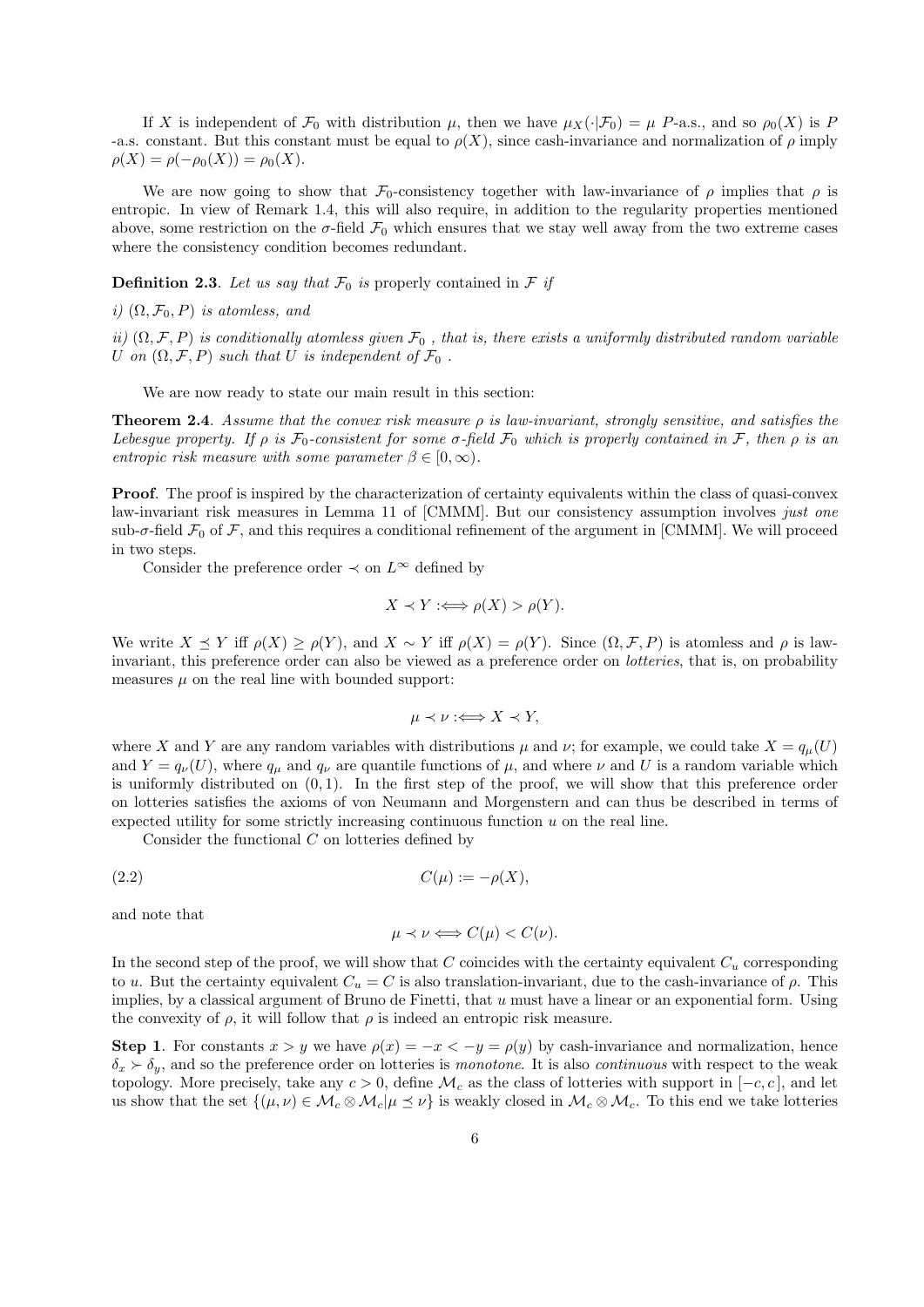$\mu_n$  and  $\tilde{\mu}_n$  converging weakly to  $\mu$  and  $\tilde{\mu}$ . Choose corresponding quantile functions  $q_n$ ,  $\tilde{q}_n$ ,  $q$ ,  $\tilde{q}$ , and let U be uniformly distributed on the unit interval (0, 1). Weak convergence implies almost sure convergence of  $X_n := q_n(U)$  to  $X := q(U)$  and of  $\tilde{X}_n := \tilde{q}_n(U)$  to  $\tilde{X} := \tilde{q}(U)$ , and all these random variables are uniformly bounded by c. If  $\mu_n \preceq \tilde{\mu}_n$  and hence  $\rho(X_n) \geq \rho(\tilde{X}_n)$ , the Lebesgue property of  $\rho$  yields

$$
\rho(X) = \lim_{n \to \infty} \rho(X_n) \ge \lim_{n \to \infty} \rho(\tilde{X}_n) = \rho(\tilde{X}),
$$

and this implies  $\mu \preceq \tilde{\mu}$ .

Let us now verify the crucial independence axiom. Take lotteries  $\mu$ ,  $\nu$ ,  $\gamma$  and any constant  $\lambda \in (0,1)$ . We have to show that  $\mu \prec \nu$  implies

(2.3) 
$$
\lambda \mu + (1 - \lambda)\gamma \leq \lambda \nu + (1 - \lambda)\gamma.
$$

Since  $\mathcal{F}_0$  is properly contained in  $\mathcal{F}$ , we can find uniformly distributed random variables  $U_i$   $(i = 0, 1)$  such that  $U_0$  is  $\mathcal{F}_0$ -measurable and  $U_1$  is independent of  $\mathcal{F}_0$ . Define  $X := q_\mu(U_1), Y = q_\nu(U_1), Z = q_\gamma(U_1)$  and the set  $A_0 := \{U_0 \leq \lambda\} \in \mathcal{F}_0$ . Thus we have  $P[A_0] = \lambda$ , and X, Y, and Z are independent of  $\mathcal{F}_0$  and have distributions  $\mu$ ,  $\nu$ , and  $\gamma$ . Moreover, the random variable  $XI_{A_0} + ZI_{A_0^c} \in L^{\infty}$  has distribution  $\lambda \mu + (1 - \lambda)\gamma$ , since

$$
E[f(XI_{A_0} + ZI_{A_0^c})] = E[f(XI_{A_0} + ZI_{A_0^c})I_{A_0}] + E[f(XI_{A_0} + ZI_{A_0^c})I_{A_0^c}]
$$
  
=  $E[f(X)I_{A_0}] + E[f(Z)I_{A_0^c}]$   
=  $\lambda \int f d\mu + (1 - \lambda) \int f d\gamma$   
=  $\int f d(\lambda \mu + (1 - \lambda) d\gamma)$ 

for any measurable function  $f \ge 0$  on the real line. In the same way,  $Y I_{A_0} + Z I_{A_0^c}$  has distribution  $\lambda \nu + (1-\lambda)\gamma$ . Now suppose that  $\mu \leq \nu$ , hence  $X \leq Y$ . In order to verify inequality (2.3), we show that

(2.4) 
$$
\rho(XI_{A_0} + ZI_{A_0^c}) \ge \rho(YI_{A_0} + ZI_{A_0^c}).
$$

By Lemma 2.2, the independence of X, Y, and Z of  $\mathcal{F}_0$  implies  $\rho_0(X) = \rho(X)$ ,  $\rho_0(Y) = \rho(Y)$ , and  $\rho_0(Z) =$  $\rho(Z)$  P- a.s.. Using the consistency condition (2.1) and the local property (1.1) of  $\rho_0$ , we obtain

$$
\rho(XI_{A_0} + ZI_{A_0^c}) = \rho(-\rho_0(XI_{A_0} + ZI_{A_0^c}))
$$
  
=  $\rho(-\rho(X)I_{A_0} - \rho(Z)I_{A_0^c}).$ 

But this implies inequality (2.4) since  $\rho$  is monotone, and since our assumption  $\mu \preceq \nu$  amounts to the inequality  $-\rho(X) \leq -\rho(Y)$ .

We have thus verified the axioms of von Neumann and Morgenstern which guarantee that the preference order  $\prec$  on lotteries admits a numerical representation in terms of expected utility. More precisely, there exists a strictly increasing continuous function u on the real line such that

$$
\mu \prec \nu :\Longleftrightarrow \int u d\mu < \int u d\nu;
$$

see, for example, [FS, Corollary 2.28 and Proposition 2.33].

**Step 2.** Note that the functional C on lotteries defined in  $(2,2)$  coincides with the certainty equivalent  $C_u$ associated to the function  $u$ , defined by

$$
C_u(\mu) = u^{-1}(\int u d\mu).
$$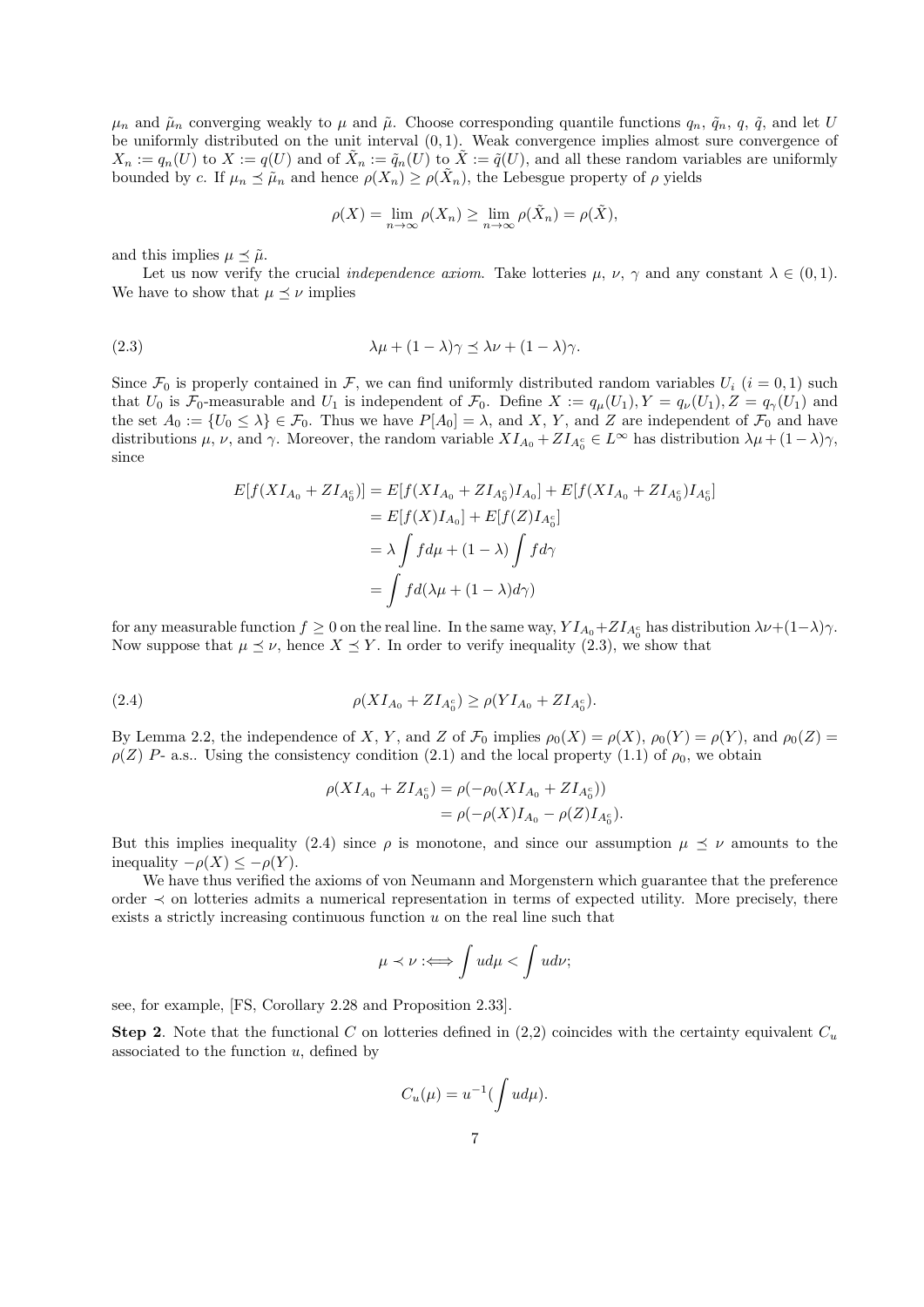Indeed,  $u(C_u(\mu)) = \int u d\mu$  implies  $\delta_{C_u(\mu)} \sim \mu$ , hence

$$
C_u(\mu) = -\rho(C_u(\mu)) = -\rho(X) = C(\mu),
$$

where X has distribution  $\mu$ , and where we have used cash-invariance and normalization of  $\rho$  in the first equation. Thus our functional C is indeed a certainty equivalent, namely equal to  $C_u$ . Moreover, the cash-invariance of  $\rho$  implies that C has the following translation property:

$$
C(T_m \mu) = -\rho(X + m) = -\rho(X) + m = C(\mu) + m
$$

for any constant m, where  $T_m\mu$  denotes the shifted measure defined by  $\int f dT_m(\mu) = \int f(x+m)\mu(dx)$ . But a classical result of Bruno de Finetti, often called the Nagumo-Kolmogorov-de Finetti Theorem, says that a strictly increasing continuous function  $u$ , whose certainty equivalent has the translation property, must be either linear or of exponential form, that is,  $u(x) = a+bx$ ,  $u(x) = a-be^{-\beta x}$ , or  $u(x) = a+be^{\beta x}$  with strictly positive constants b and  $\beta$ ; see, for example, [FS Proposition 2.46] and the references therein. Note that so far we have only made use of the monetary properties of  $\rho$ , combined with law-invariance and  $\mathcal{F}_0$ -consistency. Now we use the convexity of  $\rho$  to exclude the third case. But this shows that  $\rho$  is an entropic risk measure  $e_{\beta}$ with some parameter  $\beta > 0$ . More precisely, the first case implies that  $\rho$  is linear, that is,  $\rho(X) = E_P[-X]$ , and in the second case  $\rho$  is an entropic risk measure  $e_{\beta}$  with parameter  $\beta > 0$ .

**Corollary 2.5.** In the situation of Theorem 2.4, where  $\rho$  is entropic with some parameter  $\beta \in [0, \infty)$ , also the conditional risk measure  $\rho_0$  is entropic with the same parameter  $\beta$ , that is, we have  $\rho_0(X) = e_{\beta,0}(X)$ P-a.s. for any  $X \in L^{\infty}$ , where  $e_{\beta,0}$  is the conditional entropic risk measure defined in Remark 1.5.

**Proof.** By Theorem 2.4 we have  $\rho = e_\beta$  for some  $\beta \in [0, \infty)$ . As pointed out in Remark 1.5, this implies  $\rho(-e_{\beta,0}) = \rho$ , hence  $\rho_0(X) = e_{\beta,0}(X)$  P- almost surely for any  $X \in L^{\infty}$ , due to Lemma 2.1.

**Remark 2.6.** If the law-invariant risk measure  $\rho$  in Theorem 2.5 is not only convex but even *coherent* then we obtain  $\beta = 0$ , that is,  $\rho$  reduces to the linear case  $\rho(X) = E_P[-X]$ . Even without the assumption of law-invariance, a coherent risk measure must be linear if the consistency assumption is required not just for one but for all sub- $\sigma$ -fields  $\mathcal{F}_0$  of  $\mathcal{F}_1$ ; see [Y] and Theorem 6.3 in [T]. Since the strong notion of consistency used in the standard literature and also in this paper has such drastic consequences and excludes many plausible risk measures, the question arises how it could be relaxed in a fruitful manner. For a discussion of this issue we refer to [RS], [T], [T1], [FSv] and the references therein.

#### 3. Local specification of random fields and of convex risk measures

Let I be a countable set of *sites*, and let S be some polish state space with Borel  $\sigma$ -field S. We assume that each site  $i \in I$  can be in some state  $s \in S$ , and we denote by  $\Omega = S<sup>I</sup>$  the set of possible *configurations*  $\omega: I \to S$ . For any subset  $J \subseteq I$ , we denote by  $\omega_J$  the restriction of  $\omega$  to  $J \subseteq I$ , by  $\mathcal{F}_J$  the  $\sigma$ -field on  $\Omega$ generated by the projection maps  $\omega \to \omega(i)$  for any  $i \in J$ , and we write  $\mathcal{F} = \mathcal{F}_I$ . A probability measure P on  $(\Omega, \mathcal{F})$  will be called a *random field*.

Let V denote the class of non-empty finite subsets  $V \subset I$ . For a given set  $V \in V$ , the  $\sigma$ -field  $\mathcal{F}_V$  describes what is observable on V, while  $\mathcal{F}_{V^c}$  describes the situation on  $V^c := I - V$ , also called the *environment* of  $V$ .

**Definition 3.1.** A collection  $(\pi_V)_{V \in \mathcal{V}}$  of regular conditional probability distributions  $\pi_V$  on  $(\Omega, \mathcal{F})$  with respect to  $\mathcal{F}_{V^c}$  is called a local specification of a random field if it satisfies the consistency condition

$$
\pi_W \pi_V = \pi_W
$$

for any  $V, W \in \mathcal{V}$  such that  $V \subseteq W$ .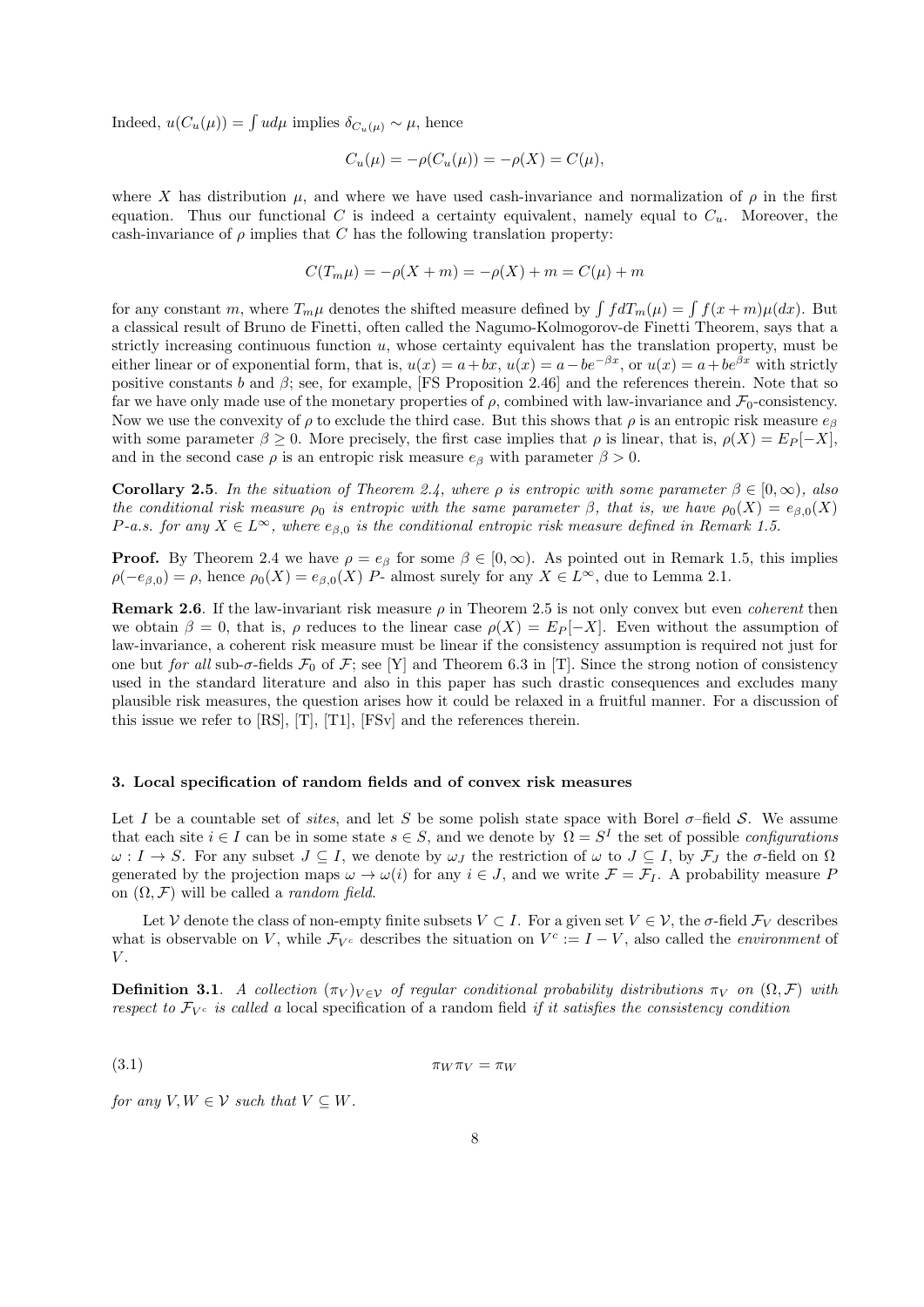Note that each  $\pi_V$  can be identified with a stochastic kernel  $\tilde{\pi}_V$  from  $(S^{V^c}, S^{V^c})$  to  $(S^V, S^V)$  such that  $\pi_V(\omega, \cdot) = \delta_{\omega_V c} \otimes \tilde{\pi}_V(\omega_{V^c}, \cdot)$ . In the sequel we will freely use the same notation  $\pi_V$  for both interpretations.

From now on we fix a local specification  $(\pi_V)_{V \in \mathcal{V}}$  of a random field.

**Definition 3.2.** Let  $P$  denote the convex set of all random fields  $P$  which are consistent with this local specification in the sense that

(3.2) 
$$
P\pi_V = P \quad \text{for any } V \in \mathcal{V}.
$$

A random field  $P \in \mathcal{P}$  is also called a Gibbs measure. The case  $|\mathcal{P}| > 1$ , where the global random field is not uniquely determined by the local specification  $(\pi_V)_{V \in \mathcal{V}}$ , is often referred to as a phase transition.

Note that, for any  $V \in \mathcal{V}$  and any  $P \in \mathcal{P}$ , the stochastic kernel  $\pi_V$  is a regular conditional probability distribution for P with respect to the environment  $\mathcal{F}_{V^c}$ , and so we can write

$$
E_P[f | \mathcal{F}_{V^c}](\omega) = \int f(\eta) \pi_V(\omega, d\eta)
$$

for any measurable function  $f \geq 0$  on  $(\Omega, \mathcal{F})$ .

In this probabilistic context three basic problems arise:

(I) A consistency problem: How arbitrarily can we prescribe the conditional probability distributions  $\pi_{\{i\}}$ for single sites  $i \in I$  such that they can be extended to a local specification  $(\pi_V)_{V \in \mathcal{V}}$  in a consistent manner, that is,  $\pi_V \pi_{\{i\}} = \pi_V$  for any  $V \in \mathcal{V}$  and any  $i \in V$ ?

(II) An existence problem: Is  $\mathcal{P} \neq \emptyset$  ?

(III) A uniqueness and a representation problem: Is  $|\mathcal{P}| = 1$ , and if not, does the convex set P admit a Choquet type representation in terms of its extreme points?

The answers are provided by the theory of Gibbs measures. As to Problem (I), a consistent extension is possible if the conditional distributions  $\pi_{\{i\}}$  admit a Gibbsian representation in terms of some interaction potential, and such a representation is also necessary if the  $\pi_{\{i\}}$  satisfy a mild condition of "quasi-locality"; see, for example, Section 2.3 in [G]. Problems (II) and (III) have a trivial answer if I is finite. Indeed, in this case we have  $I \in \mathcal{V}$  and  $I^c = \emptyset$ , and so the probability measure  $P := \pi_I(\omega, \cdot)$  does not depend on  $\omega$ . This implies  $\mathcal{P} = \{P\}$ , and so there is no phase transition. The situation becomes more involved in the infinite case  $|I| = \infty$ . In general, existence involves some tightness conditions. Here we simply assume it:

**Assumption 3.3:** The class  $P$  is not empty.

Let us now focus on the structure of the convex set  $\mathcal P$  in the infinite case. To this end, we introduce the tail field

$$
\mathcal{F}_{\infty}:=\bigcap_{V\in\mathcal{V}}\mathcal{F}_{V^c}.
$$

Using a method developed by E.B. Dynkin in the boundary theory of Markov processes, it can be shown that the local specification  $(\pi_V)_{V \in \mathcal{V}}$  can be extended to a conditional probability distribution  $\pi_\infty$  with respect to the tail field  $\mathcal{F}_{\infty}$ . More precisely, there exists a stochastic kernel  $\pi_{\infty}$  from  $(\Omega, \mathcal{F}_{\infty})$  to  $(\Omega, \mathcal{F})$  such that, for any  $\omega \in \Omega$ , the random field  $\pi_{\infty}(\omega, \cdot)$  belongs to P and is actually an extreme point of the convex set P; see  $[Dy]$ ,  $[Dy1]$ , and  $[F]$ . In particular we have

(3.3) 
$$
\pi_{\infty}\pi_{V} = \pi_{\infty} \quad \text{for any } V \in V.
$$

Moreover,  $\pi_{\infty}$  provides, similtaneously for any  $P \in \mathcal{P}$ , a conditional distribution with respect to the tail field  $\mathcal{F}_{\infty}$ , that is,

$$
E_P[f | \mathcal{F}_{\infty}](\omega) = \int f(\eta) \pi_{\infty}(\omega, d\eta)
$$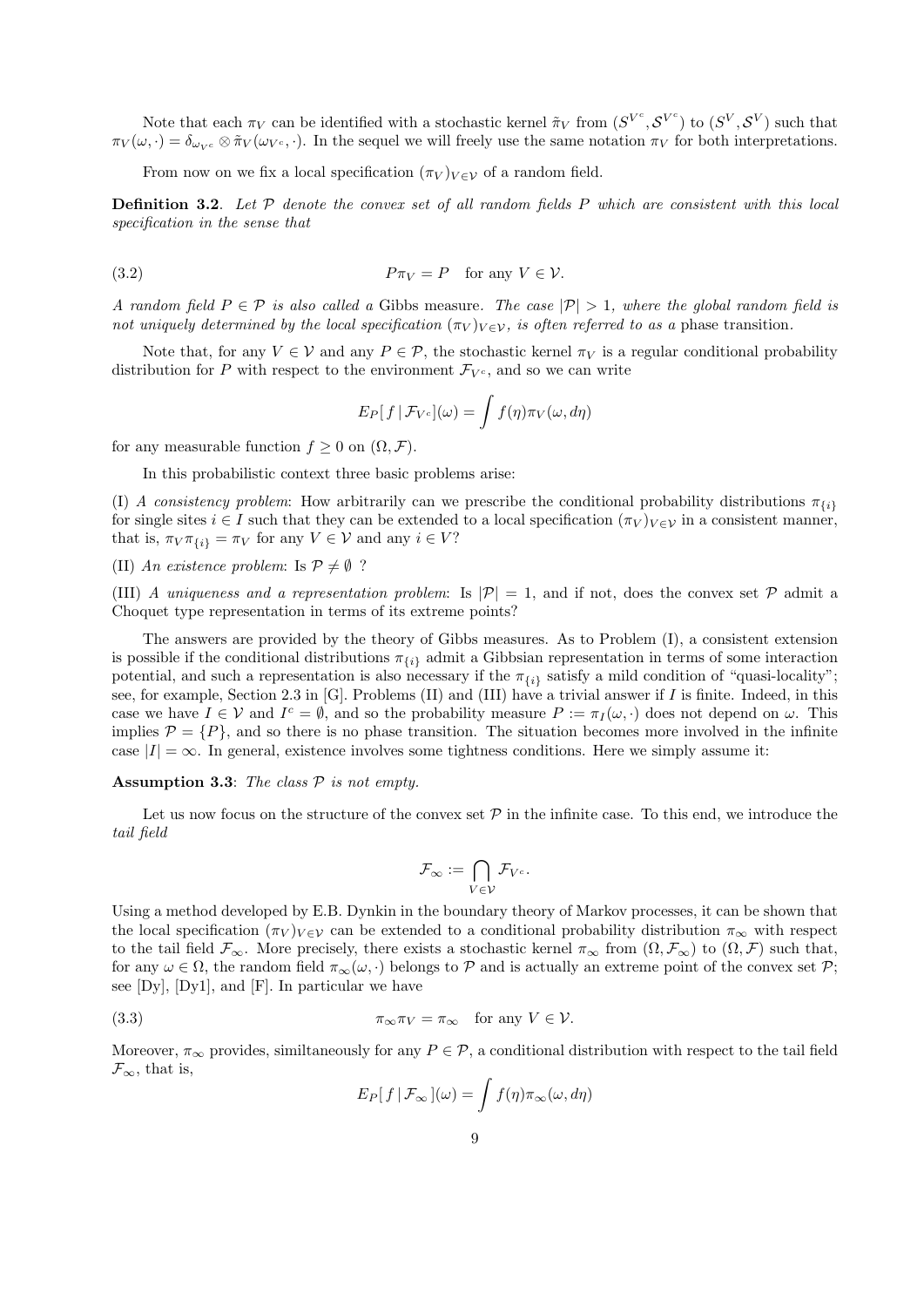P-a.s. for any  $P \in \mathcal{P}$  and for any measurable function  $f \geq 0$  on  $(\Omega, \mathcal{F})$ . Thus, any random field  $P \in \mathcal{P}$ admits the representation

(3.4) 
$$
P = \hat{P}\pi_{\infty} := \int \pi_{\infty}(\omega, \cdot) \hat{P}(d\omega),
$$

where  $\hat{P}$  denotes the restriction of P to the  $\sigma$ -field  $\hat{\mathcal{F}} \subseteq \mathcal{F}_{\infty}$  generated by the maps  $\pi_{\infty}(\cdot, A)$   $(A \in \mathcal{F})$ . Conversely, any probability measure  $\hat{P}$  on  $(\Omega, \hat{\mathcal{F}})$  defines via (3.4) a random field  $P \in \mathcal{P}$ . In this way, we obtain an integral representation of the convex set P that is coupled to the tail field by the kernel  $\pi_{\infty}$ :

(3.5) 
$$
\mathcal{P} = \{ \hat{P} \pi_{\infty} | \hat{P} \text{ is a probability measure on } (\Omega, \hat{\mathcal{F}}) \}.
$$

In particular, a phase transition occurs if and only if the kernel  $\pi_{\infty}$  does not depend on the tail field, that is, all measures  $\pi_{\infty}(\omega, \cdot)$  coincide.

**Remark 3.4.** The integral representation (3.5) shows that the set of extreme points of the convex set  $P$  is given by  $P_e := {\pi_\infty(\omega, \cdot) | \omega \in \Omega}$ . Note that the map  $\Phi : \Omega \to P_e$  given by  $\omega \to \pi_\infty(\omega, \cdot)$  is measurable with respect to the  $\sigma$ -field  $\tilde{\mathcal{F}}$  on  $\Omega$  and the canonical  $\sigma$ -field on  $\mathcal{P}_e$  generated by the maps  $P \to P[A]$   $(A \in \mathcal{F})$ . Denoting by  $\mu_P$  the image of P under the map  $\Phi$ , the representation (3.4) takes the form

(3.6) 
$$
P = \int_{\mathcal{P}_e} Q \,\mu_P(dQ).
$$

Conversely, any probability measure  $\mu$  on  $\mathcal{P}_e$  defines via (3.6) a random field  $P \in \mathcal{P}$ , and we have  $\mu = \mu_P$ . Thus we obtain a Choquet type integral representation of the convex set P, that is, any  $P \in \mathcal{P}$  is barycenter of a unique probability measure  $\mu_P$  on the set  $\mathcal{P}_e$  of extreme points; see [Dy], [Dy1], and [F].

Let us now pass from the linear level of conditional probability distributions to the non-linear level of conditional risk measures.

**Definition 3.5.** A collection  $(\rho_V)_{V \in \mathcal{V}}$  of convex risk kernels  $\rho_V$  from  $(\Omega, \mathcal{F}_{V^c})$  to  $(\Omega, \mathcal{F})$  is called a local specification of a convex risk measure if it satisfies the consistency condition

$$
\rho_W(-\rho_V) = \rho_W
$$

for any  $V, W \in V$  such that  $V \subset W$ , and if each kernel is regular in the sense of (1.7).

In analogy to the remark following Definition 3.1, each  $\rho_V$  can be identified with a convex risk kernel  $\tilde{\rho}_V$  from  $(S^{V^c}, S^{V^c})$  to  $(S^V, S^V)$  such that  $\rho_V(\omega, X) = \tilde{\rho}(\omega_{V^c}, X((\omega_{V^c}, \cdot)))$ . Here again, we will freely use the same notation  $\rho_V$  for both interpretations.

From now on we fix a local specification  $(\rho_V)_{V \in \mathcal{V}}$  of a convex risk measure.

**Definition 3.6.** Let R denote the set of all convex risk measures  $\rho$  on M which are consistent with the local specification  $(\rho_V)_{V \in \mathcal{V}}$ , that is,

(3.8) 
$$
\rho(-\rho_V) = \rho \quad \text{for any } V \in \mathcal{V}.
$$

For the local specification  $(\rho_V)_{V \in V}$  and for the corresponding class R of global risk measures, we can now formulate, as we did already in the Introduction, a consistency problem analogous to (I), an existence problem analogous to (II), and a uniqueness and representation problem analogous to (III). The consistency problem is open. For the analogues of Problems (II) and (III), some partial results are discussed in [CFK]. In the next section we will show that all three problems have an explicit solution if we introduce an additional condition of local law invariance, combined with some further regularity conditions.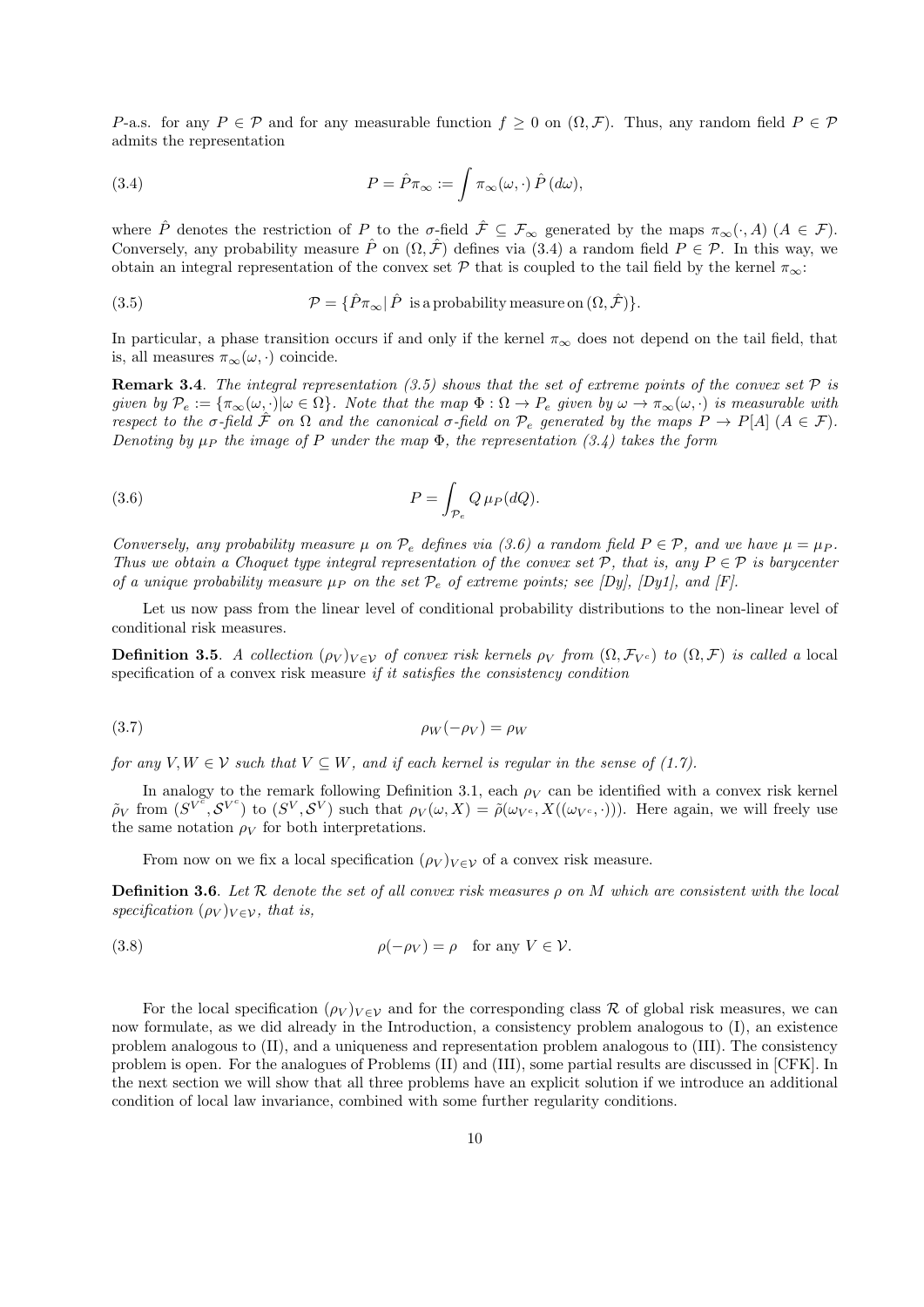## 4. The case of local law-invariance

Let us formulate a condition of law-invariance for our local specification  $(\rho_V)_{V \in V}$  of a convex risk measure with respect to the local specification  $(\pi_V)_{V \in \mathcal{V}}$  of a random field. Note that it amounts to a condition of local law-invariance for the risk measures in the class R.

**Definition 4.1.** We say that  $(\rho_V)_{V \in \mathcal{V}}$  is law-invariant with respect to  $(\pi_V)_{V \in \mathcal{V}}$  if, for any  $\omega \in \Omega$  and any  $V \in \mathcal{V}$ , the convex risk measure  $\rho_V(\omega, \cdot)$  is law-invariant with respect to the probability measure  $\pi_V(\omega, \cdot)$ . In the same way, we say that  $(\rho_V)_{V \in \mathcal{V}}$  has the Lebesgue property with respect to  $(\pi_V)_{V \in \mathcal{V}}$  if any risk measure  $\rho_V(\omega, \cdot)$  has the Lebesgue property with respect to  $\pi_V(\omega, \cdot)$ . Strong sensitivity of  $(\rho_V)_{V \in V}$  with respect to  $(\pi_V)_{V \in \mathcal{V}}$  is defined in the same manner.

As an example, let us consider the *entropic* case. We use the notation  $e_{V,\beta}(\omega, \cdot)$  for the entropic risk measure defined by

(4.1) 
$$
e_{V,\beta}(\omega,X) = \frac{1}{\beta} \log \int e^{-\beta X(\eta)} \pi_V(\omega, d\eta)
$$

for any parameter  $\beta \in [0,\infty)$ ; for  $\beta = 0$ , the right-hand side should be read as  $\int (-X)(\eta)\pi_V(\omega, d\eta)$ , as in Remark 1.5. Now let  $\beta_V(\cdot)$  be an  $\mathcal{F}_{V}$ *c*-measurable function with values in  $[0,\infty)$ , and consider the convex risk kernel defined by

(4.2) 
$$
\rho_V(\omega, \cdot) = e_{V, \beta_V(\omega)}(\omega, \cdot).
$$

Note that each risk measure  $\rho_V(\omega, \cdot)$  is clearly law-invariant, strongly sensitive, and has the Lebesgue property with respect to the probability measure  $\pi_V(\omega, \cdot)$ . Moreover, each risk kernel  $\rho_V$  is regular in the sense of Definition  $(1.7)$ .

The question remains whether the entropic risk kernels  $\rho_V$  defined by (4.2) for any  $V \in \mathcal{V}$  satisfy the consistency condition (3.7) of a local specification. This is clearly the case if all functions  $\beta_V$  are constant and coincide with the same parameter  $\beta \in [0,\infty)$ . In order to formulate a condition which is both sufficient and necessary, let us first slightly extend the definition of a local specification.

**Definition 4.2.** We say that a property holds modulo P if it holds P-almost surely for any  $P \in \mathcal{P}$ . Let us also say that a family  $(\rho_V)_{V \in \mathcal{V}}$  of convex risk kernels forms a local specification modulo P if the consistency condition

(4.3) 
$$
\rho_W(-\rho_V)(\omega, \cdot) = \rho_W(\omega, \cdot) \quad \text{for any } V, W \in \mathcal{V} \text{ such that } V \subseteq W
$$

is satisfied modulo P.

**Lemma 4.3.** The family of entropic risk kernels  $(\rho_V)_{V \in \mathcal{V}}$  defined by (4.2) forms a local specification modulo P if and only if there is an  $\mathcal{F}_{\infty}$ -measurable function  $\beta_{\infty}$  with values in  $[0,\infty)$  such that the equality

(4.4) 
$$
\beta_V = \beta_{\infty} \quad \text{for any } V \in \mathcal{V}
$$

holds modulo P.

## Proof.

1) To show "if", let  $\beta_{\infty}$  be an  $\mathcal{F}_{\infty}$ -measurable function with values in  $[0, \infty)$ , and consider the entropic risk kernels  $\tilde{\rho}_V$  defined by  $(\tilde{\rho}_V)(\omega, \cdot) = e_{V, \beta_{\infty}(\omega)}(\omega, \cdot)$ . This family satisfies the consistency condition  $(\tilde{\rho}_V)(-\tilde{\rho}_W)$  $\tilde{\rho}_V$  for  $V \subseteq W$  and is thus a local specification of a convex risk measure. Now note that condition (4.4) implies that the equality

$$
\tilde{\rho}_V(\omega, \cdot) = \rho_V(\omega, \cdot) \quad \text{for any } V \in \mathcal{V}
$$

holds modulo P, and this implies that the consistency condition (4.3) for  $(\rho_V)_{V \in \mathcal{V}}$  is satisfied modulo P.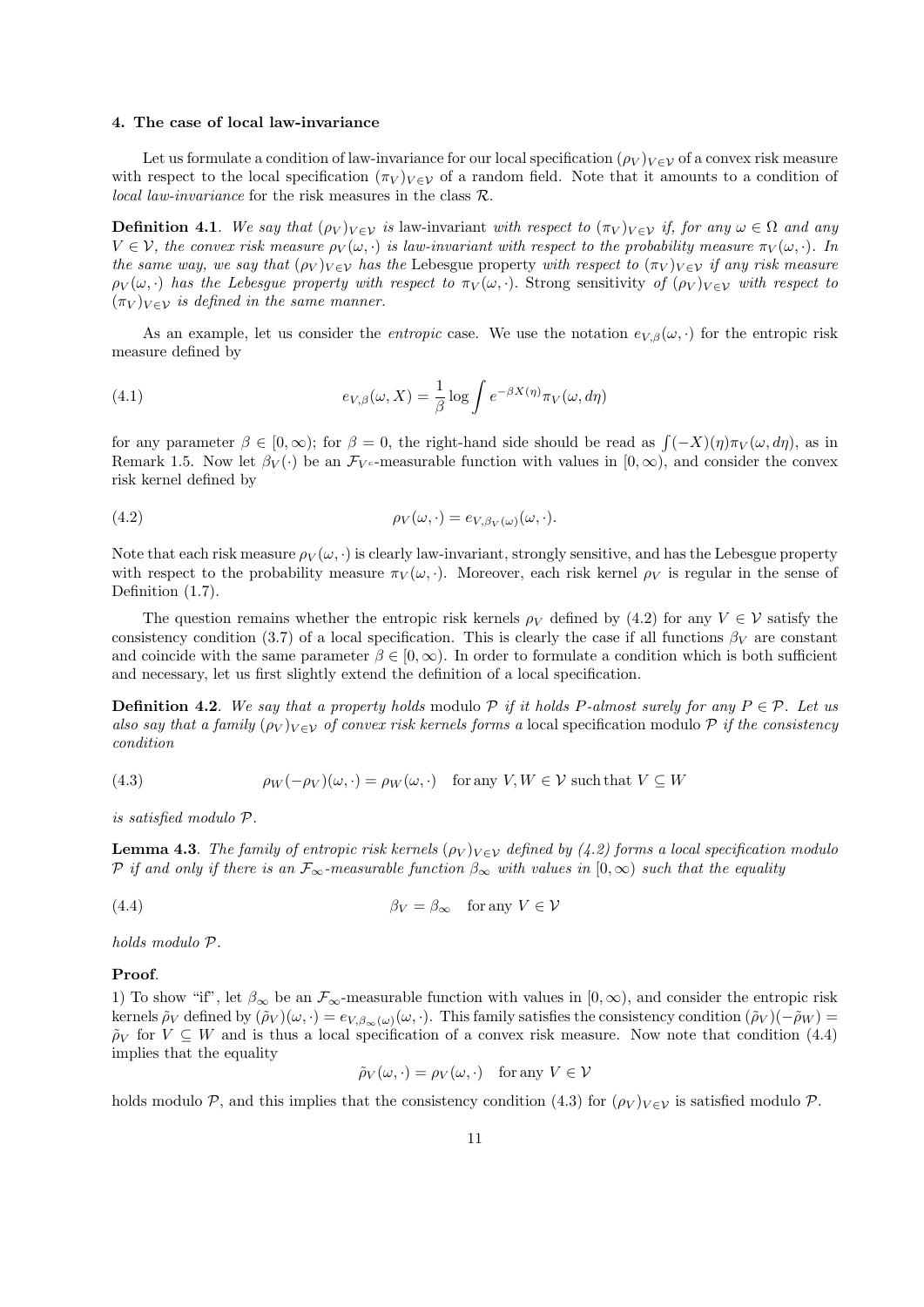2) To show "only if", assume that condition (4.3) holds for  $\omega \in \Omega$ . Since  $\rho_W(\omega, \cdot)$  is entropic with parameter  $\beta_W(\omega)$ , we also have

$$
\rho_W(-e_{V,\beta_W(\omega)})(\omega,\cdot) = \rho_W(\omega,\cdot).
$$

By Lemma 2.1, this implies

$$
\rho_V(\eta, X) = e_{V, \beta_W(\omega)}(\eta, \cdot) \quad \pi_W(\omega, \cdot) - \text{a.s.}
$$

Since both sides are entropic with parameters  $\beta_V(\eta)$  and  $\beta_W(\omega)$ , respectively, the argument in part 2) of the proof of Theorem 4.5 shows that

$$
\beta_V(\cdot) = \beta_W(\omega) \quad \pi_W(\omega, \cdot) - \text{a.s.}.
$$

For any  $W \in \mathcal{V}$ , this implies that the equality

(4.5) 
$$
\beta_V = \beta_W \quad \text{for any } V \in \mathcal{V}
$$

holds modulo P. Now fix a sequence  $(V_n) \subseteq V$  increasing to I. The function  $\beta_{\infty}$  defined by

$$
\beta_{\infty}(\omega) := I_A(\omega) \limsup_n \beta_{V_n}(\omega)
$$

with  $A := \{\limsup_n \beta_{V_n} < \infty\}$  is clearly  $\mathcal{F}_{\infty}$ -measurable and takes values in  $[0, \infty)$ . For any  $P \in \mathcal{P}$  we have  $\beta_{V_n} = \beta_{V_{n+1}} (n = 1, 2, \ldots)$  P-a.s., hence  $\beta_{\infty} = \beta_{V_n} (n = 1, 2, \ldots)$  P-a.s.. In view of (4.5), this implies that the equations

$$
\beta_{\infty} = \beta_V \quad \text{for any } V \in \mathcal{V}
$$

hold modulo  $P$ , and hence the same is true for the equations

$$
\rho_V(\omega,\cdot)=e_{V,\beta_\infty(\omega)}(\omega,\cdot)\quad\text{for any }V\in\mathcal{V}.
$$

Since the family  $(e_{V,\beta_{\infty}})_{V\in\mathcal{V}}$  is a local specification, it follows that the family  $(\rho_V)_{V\in\mathcal{V}}$  is a local specification modulo P.

An entropic local specification is clearly law-invariant, strongly sensitive, and has the Lebesgue property with respect to  $(\pi_V)_{V \in \mathcal{V}}$ . Our aim is to show that also the converse holds. To this end, we introduce the following equivalence assumption on the underlying local specification  $(\pi_V)_{V \in \mathcal{V}}$  of a random field. Note that it implies local equivalence of the random fields in  $P$ , that is, any two random fields in  $P$  are equivalent on the  $\sigma$ -field  $\mathcal{F}_V$  for any  $V \in \mathcal{V}$ .

**Assumption 4.4.** For any  $V \in \mathcal{V}$ , the measures  $\pi_V(\omega, \cdot)$  are all atomless and equivalent on the  $\sigma$ -field  $\mathcal{F}_V$ .

We are now ready to prove the following converse result.

**Theorem 4.5** If the local specification  $(\rho_V)_{V \in V}$  of a convex risk measure is law-invariant, strongly sensitive and has the Lebesgue property with respect to  $(\pi_V)_{V \in \mathcal{V}}$ , then it is entropic. More precisely, there exists an  $\mathcal{F}_{\infty}$ -measurable function  $\beta_{\infty}$  with values in  $[0,\infty)$  such that we have, modulo  $\mathcal{P}$ ,

(4.6) 
$$
\rho_V(\omega, X) = \frac{1}{\beta_{\infty}(\omega)} \log \int e^{-\beta_{\infty}(\omega)X(\eta)} \pi_V(\omega, d\eta)
$$

for any  $V \in \mathcal{V}$  and any  $X \in M$ .

**Proof.** 1) Fix  $\omega \in \Omega$  and  $V \in \mathcal{V}$  with  $|V| > 1$ . For any  $i \in V$ , assumption 4.4 implies that the  $\sigma$ -field  $\mathcal{F}_{V-\{i\}}$ is properly contained in  $\mathcal{F}_V$  with respect to the probability measure  $\pi_V(\omega, \cdot)$ . Now consider the convex risk measure  $\rho_V(\omega, \cdot)$  on  $L^\infty(\Omega, \mathcal{F}_V, \pi_V(\omega, \cdot))$ . It is law-invariant, strongly sensitive, and has the Lebesgue property with respect to  $\pi_V(\omega, \cdot)$  on  $\mathcal{F}_V$ . Moreover, it is  $\mathcal{F}_{V - \{i\}}$ -consistent, since  $\rho_V(-\rho_{\{i\}})(\omega, \cdot) = \rho_V(\omega, \cdot)$ . By Theorem 2.1 it follows that  $\rho_V(\omega, \cdot)$  is entropic, that is, equation (4.2) holds for some parameter  $\beta_V(\omega) \in$  $[0, \infty)$ .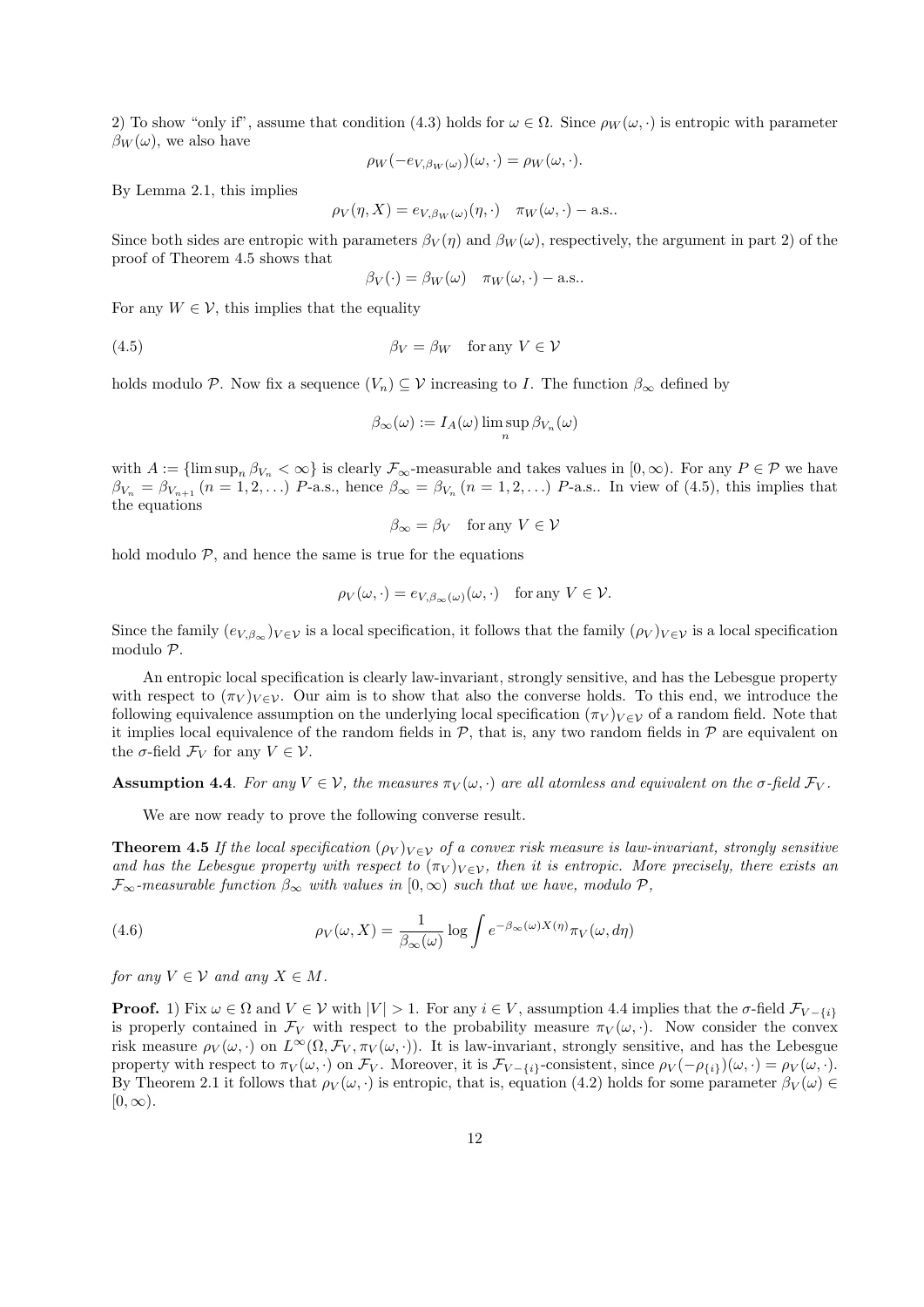2) Since  $\rho_V$  is a convex risk kernel, the function  $\rho_V(\cdot, X)$  is  $\mathcal{F}_V$  *c*measurable for any  $X \in M$ , and this implies that the same is true for the parameter  $\beta_V(\cdot)$  appearing in part 1). Indeed, for  $A \in \mathcal{F}_V$  such that  $P[A] \in (0, 1)$ , we have  $\pi_V(\omega, A) \in (0.1)$  due to Assumption 4.4, and so the map

$$
\beta \rightarrow \rho(\omega, -I_A) = \frac{1}{\beta} \log(1 + (e^{\beta} - 1)\pi_V(\omega, A))
$$

is smooth and strictly increasing in  $\beta$ . Inverting this map, we obtain  $\beta_V(\omega)$  as a smooth function of  $\rho(\omega, -I_A)$ , and hence as a  $\mathcal{F}_{V^c}$ -measurable function of  $\omega$ . Due to the consistency of  $(\rho_V)_{V \in \mathcal{V}}$ , Lemma 4.1 allows us to conclude that there exists an  $\mathcal{F}_{\infty}$ -measurable function  $\beta_{\infty}$  with values in  $[0,\infty)$  such that the equation  $\beta_{\infty}(\omega) = \beta_V(\omega)$  for any  $V \in \mathcal{V}$  holds modulo P. But this means that equation (4.2) holds modulo P.

3) It remains to show that the entropic representation (4.6) also holds for the case  $|V| = 1$ , that is, for the single sites  $i \in I$ . Take  $V \in V$  such that  $i \in V$  and  $|V| > 1$ . Then, P-almost surely for any  $P \in \mathcal{P}$ , the risk measure  $\rho_V(\omega, \cdot)$  has the entropic form (4.6) with parameter  $\beta_\infty(\omega)$ . A direct computation shows that  $\rho_V(-e_{\{i\},\beta_\infty})(\omega,\cdot) = \rho_V(\omega,\cdot)$ . But we also have  $\rho_V(-\rho_{\{i\}})(\omega,\cdot) = \rho_V(\omega,\cdot)$ , due to consistency. By Lemma (2.1), this yields  $\rho_{\{i\}}(\eta, \cdot) = e_{\{i\},\beta_{\infty}}(\eta, \cdot)$  for  $\pi_V(\omega, \cdot)$ - almost all  $\eta$ , and hence modulo  $\mathcal{P}$ .

In the locally law-invariant case, we can now state the solution of the consistency problem for spatial risk measures, formulated in the introduction in analogy to Problem (I) in Section 3: How arbitrarily can we prescribe the conditional risk measures at the single sites in  $I$  so that they admit a consistent extension to a local specification? The answer is that they must have an entropic form:

**Corollary 4.6.** Suppose that at each site  $i \in I$ , we have specified a regular convex risk kernel  $\rho_{\{i\}}$  from  $(\Omega, \mathcal{F}_{\{i\}^c})$  to  $(\Omega, \mathcal{F})$  such that each risk measure  $\rho_{\{i\}}(\omega, \cdot)$  is law-invariant with respect to the probability measure  $\pi_{\{i\}}(\omega, \cdot)$ . The collection  $(\rho_{\{i\}})_{i\in I}$  can be extended to a local specification  $(\rho_V)_{V\in V}$  modulo P that is law-invariant with respect to  $(\pi_V)_{V \in V}$  if and only if, modulo P, the risk kernels  $\rho_{\{i\}}(\omega, \cdot)$  are all entropic with the same tail-measurable parameter  $\beta_{\infty}(\omega)$ , that is,

$$
\rho_{\{i\}}(\omega, X) = \frac{1}{\beta_{\infty}(\omega)} \log \int e^{-\beta_{\infty}(\omega) X(\eta)} \pi_{\{i\}}(\omega, d\eta)
$$

for any  $X \in M$ .

Let us now fix an entropic local specification  $(\rho_V)_{V \in \mathcal{V}}$  of the form (4.6), and let us turn to the analogues of the existence problem (II) and the representation problem (III) in Section 3. The answers are immediate if the set I is finite. Indeed, in this case the probability measure  $\pi_I(\omega, \cdot)$  does not depend on  $\omega$ , and there is exactly one random field in P, namely  $P = \pi_I$ . Moreover, the tail field is trivial, the parameter  $\beta_{\infty}$  is constant, and so there is exactly one risk measure in the class  $\mathcal{R}$ , namely the entropic risk measure  $\rho_I$  defined in terms of  $\pi_I$  and  $\beta_{\infty}$ .

From now on we focus on the case  $|I| = \infty$  where the situation is more involved. As in the case of Gibbs measures, we need a limit procedure in order to clarify the structure of the global risk measures consistent with the local specification  $(\rho_V)_{V \in \mathcal{V}}$ . Let  $\mathcal{R}_L$  denote the class of all risk measures  $\rho \in \mathcal{R}$  that have the Lebesgue property with respect to the class P. By this we mean that  $\rho(X) = \lim_{n \to \infty} \rho(X_n)$  whenever  $(X_n)$ is a uniformly bounded sequence in M such that  $\lim_{n\to\infty} X_n = X$  modulo P. Our aim is to describe the structure of the set  $\mathcal{R}_L$  in more detail. To this end, we first extend the local specification  $(\rho_V)_{V \in \mathcal{V}}$  defined by (4.6) to the tail field  $\mathcal{F}_{\infty}$  by defining the entropic risk kernel

(4.7) 
$$
\rho_{\infty}(\omega, X) = \frac{1}{\beta_{\infty}(\omega)} \log \int e^{-\beta_{\infty}(\omega)X(\eta)} \pi_{\infty}(\omega, d\eta)
$$

from  $(\Omega, \mathcal{F}_{\infty})$  to  $(\Omega, \mathcal{F})$ ; recall that  $\pi_{\infty}(\omega, d\eta)$  is the conditional distribution with respect to the tail field associated to the local specification  $(\pi_V)_{V \in \mathcal{V}}$  via (3.4). Note that  $\rho_{\infty}$  is actually a convex risk kernel from  $(\Omega, \hat{\mathcal{F}})$  to  $(\Omega, \mathcal{F})$ , where  $\hat{\mathcal{F}}$  is the sub- $\sigma$ -field of  $\mathcal{F}_{\infty}$  appearing in (3.5).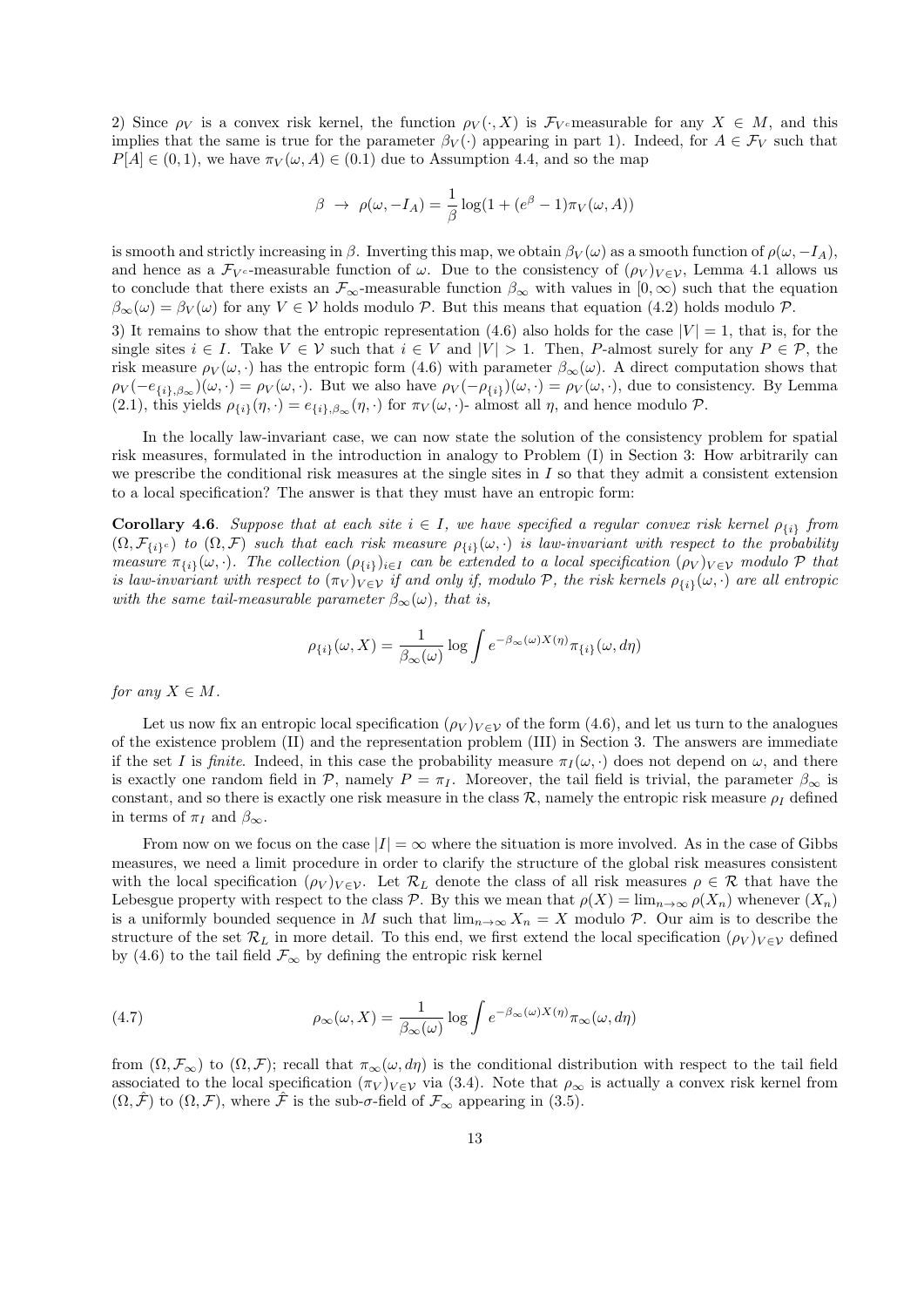We denote by  $\hat{M} := M_b(\Omega, \hat{\mathcal{F}})$  the space of all bounded measurable functions on  $(\Omega, \hat{\mathcal{F}})$ , and by  $\hat{\mathcal{R}}_L$ the class of all convex risk measures on  $\hat{M}$  which have the Lebesgue property with respect to the class P. The following representation (4.8) of the class  $\mathcal{R}_L$  can be seen as a non-linear analogue to the integral representation  $(3.5)$  of the class  $P$  of Gibbs measures.

**Theorem 4.7** For any  $\omega \in \Omega$ , the risk measure  $\rho_{\infty}(\omega, \cdot)$  belongs to  $\mathcal{R}_L$ , and so we have

 $\rho_{\infty}(-\rho_V) = \rho_{\infty}$  for any  $V \in \mathcal{V}$ .

In particular the set  $\mathcal{R}_L$  is not empty, and it has the form

(4.8) 
$$
\mathcal{R}_L = \{ \hat{\rho}(-\rho_\infty) \, | \, \hat{\rho} \in \hat{\mathcal{R}}_L \}.
$$

**Proof.** 1) To see that  $\rho_{\infty}(\omega, \cdot) \in \mathcal{R}_L$ , note first that  $\rho_{\infty}(\omega, \cdot)$  has the Lebesgue property with respect to  $\mathcal{P}$ , since  $\pi_{\infty}(\omega, \cdot) \in \mathcal{P}$ . Moreover,  $\pi_{\infty}(\omega, \cdot) \in \mathcal{P}$  implies

$$
\rho_V(\omega, \cdot) = e_{V, \beta_\infty}(\omega, \cdot) \quad \pi_\infty(\omega, \cdot)
$$
 –almost surely,

hence  $\rho_{\infty}(-\rho_V)(\omega, \cdot) = \rho_{\infty}(\omega, \cdot)$  for any  $V \in \mathcal{V}$ , and so we have  $\rho_{\infty}(\omega, \cdot) \in \mathcal{R}$ .

2) In order to prove the inclusion  $\subseteq$  in equation (4.8), take  $\rho \in \mathcal{R}_L$  and define  $\hat{\rho}$  as the restriction of  $\rho$  to  $\hat{M}$ . Clearly we have  $\hat{\rho} \in \hat{\mathcal{R}}_L$ . Take  $X \in M$ ; we have to show  $\rho(X)=\hat{\rho}(-\rho_{\infty}(\cdot, X))$ . To this end, we fix a sequence  $(V_n)_{n=1,2,\ldots} \subset V$  which increases to I. Note first that we have

$$
\rho_{\infty}(\cdot, X) = \frac{1}{\beta_{\infty}} \log E_P[e^{-\beta_{\infty}X} | \mathcal{F}_{\infty}]
$$
  
= 
$$
\lim_{n \to \infty} \frac{1}{\beta_{\infty}} \log E_P[e^{-\beta_{\infty}X} | \mathcal{F}_{V_n^c}]
$$
  
= 
$$
\lim_{n \to \infty} \rho_{V_n}(\cdot, X)
$$

P-a.s. for all  $P \in \mathcal{P}$ , due to backward martingale convergence. Using the consistency condition  $\rho = \rho(-\rho_{V_n})$ and the Lebesgue property of  $\rho$  with respect to  $\mathcal{P}$ , we obtain

$$
\rho(X) = \lim_{n \to \infty} \rho(-\rho_{V_n}(X))
$$

$$
= \rho(-\rho_{\infty}(X))
$$

$$
= \hat{\rho}(-\rho_{\infty}(X)).
$$

3) In order to show the reverse inclusion  $\supseteq$ , take  $\hat{\rho} \in \hat{\mathcal{R}}_L$  and define  $\rho := \hat{\rho}(-\rho_{\infty})$ . Then we have  $\rho \in \mathcal{R}$ , since

$$
\rho(-\rho_V) = \hat{\rho}(-\rho_\infty(-\rho_V)) = \hat{\rho}(-\rho_\infty) = \rho
$$

for any  $V \in \mathcal{V}$ . Moreover,  $\rho$  has the Lebesgue property with respect to  $\mathcal{P}$ . Indeed, if  $(X_n)_{n=1,2,...}$  is a uniformly bounded sequence in M such that  $X_n \to X$  P-a.s. for any  $P \in \mathcal{P}$ , then we obtain, using the Lebesgue property first for  $\rho_{\infty}$  and then for  $\hat{\rho}$ ,

$$
\rho(X) = \hat{\rho}(-\rho_{\infty}(X))
$$
  
=  $\hat{\rho}(-\lim_{n \to \infty} \rho_{\infty}(X_n))$   
=  $\lim_{n \to \infty} \hat{\rho}(-\rho_{\infty}(X_n))$   
=  $\lim_{n \to \infty} \rho(X_n).$ 

The representation (4.8) shows that we have  $|\mathcal{R}_L| = 1$  if and only if the risk measures  $\rho_{\infty}(\omega, \cdot)$  in (4.7) all coincide. Thus there are two possible sources of multiplicity for the global risk measures in the class  $\mathcal{R}_L$ .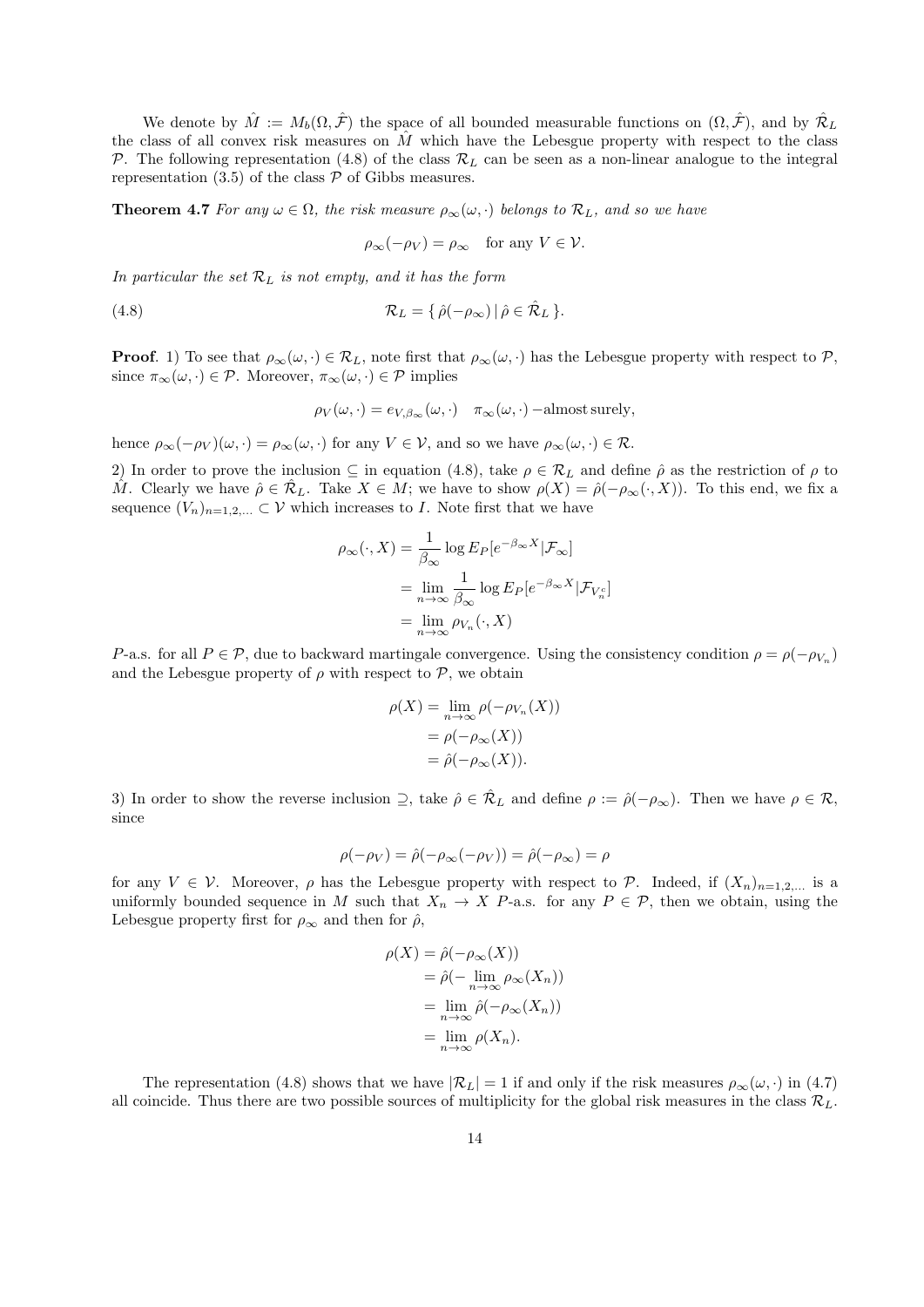The first source is a probabilistic phase transition, that is, a multiplicity in the class  $\mathcal P$  of global random fields, since this amounts to non-uniqueness of the measure  $\pi_{\infty}(\omega, \cdot)$  in (3.4). The second source is the tail dependence of the parameter  $\beta_{\infty}$ . To see the separate effect of these two sources more clearly, let us state the following two corollaries.

**Corollary 4.8.** Let us assume that the parameter  $\beta_{\infty}$  is constant. Then the local specification  $(\rho_V)_{V \in \mathcal{V}}$ determines a unique global risk measure  $\rho \in \mathcal{R}_L$  if and only if there is no probabilistic phase transition, that is, iff  $|\mathcal{P}| = 1$ . In that case,  $\rho$  coincides with the entropic risk measure  $e_{\beta_{\infty}}$  defined by the unique random field  $P \in \mathcal{P}$  and the constant parameter  $\beta_{\infty}$ .

**Proof.** If P contains only one random field P, then the measures  $\pi_{\infty}(\omega, \cdot)$  in (3.4) are all equal to P. This implies that the risk measure  $\rho_{\infty}(\omega, \cdot)$  does not depend on  $\omega$ , since (4.7) reduces to

$$
\rho_{\infty}(\omega, X) = \frac{1}{\beta_{\infty}} \log \int e^{-\beta_{\infty} X} dP,
$$

and since  $\beta_{\infty}$  is assumed to be constant. This means that  $\rho_{\infty}(\omega, \cdot)$  coincides with the unconditional entropic risk measure  $e_{\beta_{\infty}}$  defined in terms of P. Conversely, a probabilistic phase transition means that  $\pi_{\infty}(\omega, \cdot) \neq$  $\pi_{\infty}(\omega_1)$  for some  $\omega_1, \omega_2 \in \Omega$ , and this implies  $\rho_{\infty}(\omega_1, \cdot) \neq \rho_{\infty}(\omega_2, \cdot)$ , hence  $|\mathcal{R}_L| > 1$ .

**Corollary 4.9.** Suppose that  $|\mathcal{P}| = 1$ . Then we have  $|\mathcal{R}_L| = 1$  if and only if  $\beta_{\infty}$  is constant.

**Proof.** The implication "if" follows from the preceding Corollary. Conversely, assume that  $P = \{P\}$  and  $|\mathcal{R}_L| = 1$ . Then the risk measure in (4.7) takes the form

(4.8) 
$$
\rho_{\infty}(\omega, X) = \frac{1}{\beta_{\infty}(\omega)} \log \int e^{-\beta_{\infty}(\omega)X} dP.
$$

For any  $X \in M$  which is not constant P-almost surely, the function  $\beta \to \log E_P[e^{-\beta X}]$  is strictly convex. This implies that the right hand side of (4.8) is strictly monotone in the parameter  $\beta_{\infty}(\omega)$ . But the left hand side does not depend on  $\omega$  since  $|\mathcal{R}_L| = 1$ , and so  $\beta_{\infty}(\omega)$  must be constant.

In the preceding discussion, law-invariance was only assumed in a local sense, namely for the local specification  $(\rho_V)_{V\subset V}$ . The assumption of global law-invariance of a spatial risk measure with respect to some random field P would be much more restrictive, as the following corollary shows.

Corollary 4.10. Suppose that  $\rho$  is a risk measure in  $\mathcal{R}_L$  that is law-invariant and strongly sensitive with respect to some random field P. Then we have  $P \in \mathcal{P}$ , there is a constant  $\beta_P \in [0,\infty)$  such that  $\beta_\infty(\cdot) = \beta_P$ P-almost surely, and  $\rho$  is the entropic risk measure defined in terms of P and  $\beta_P$ .

**Proof.** Take any  $V \in \mathcal{V}$ . Due to Theorem (2.4), the consistency condition  $\rho = \rho(-\rho_V)$  together with law-invariance and the assumed regularity properties of  $\rho$  with respect to P imply that  $\rho$  is an entropic risk measure, defined in terms of P and some parameter  $\beta_P \in [0,\infty)$ . Since  $\rho = \rho(-e_V)$ , where  $e_V(\omega, \cdot)$  denotes the entropic risk measure defined by  $\pi_V(\omega, \cdot)$  and the parameter  $\beta_P$ , we obtain  $\rho_V(\cdot, X) = e_V(\cdot, X)$  P-almost surely for any  $X \in M$ , due to Lemma 2.1. But this implies that  $\beta_P = \beta_\infty(\cdot)$  P-almost surely, and that  $\pi_V$  is a conditional probability distribution for P with respect to  $\mathcal{F}_{V^c}$ . Since  $V \in \mathcal{V}$  was arbitrary, we have shown  $P \in \mathcal{P}$ .

Acknowledgements. In part, the results of this paper were obtained while the author was visiting the FIM at ETH Zürich, the Departments of Mathematics at TU and LMU München and the National University of Singapore, and the Hausdorff Institute of Mathematics at the University of Bonn. It is a pleasure to express my thanks for their support.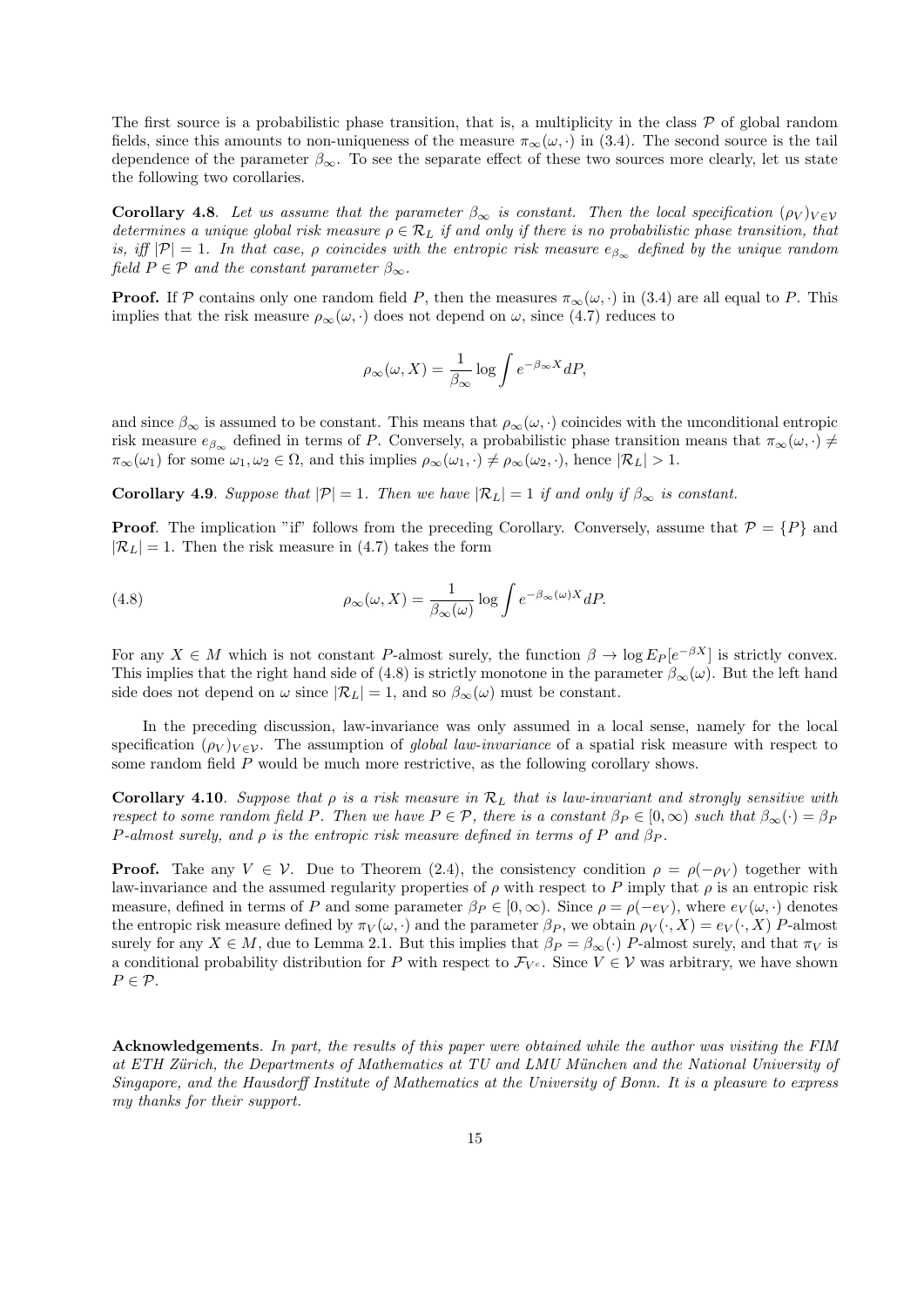#### References

[ADEH] Artzner, P., Delbaen, F., Eber, J.-M., and Heath, D., Coherent measures of risk, Mathematical Finance, 9, 203 - 228 (1999)

[CFK] Cotar, C., Föllmer, H., and Klüppelberg, C.: Spatial risk measures. Work in Progress.

[CK] Cheridito, P. and Kupper, M., Composition of time-consistent dynamic monetary risk measures in discrete time, Int. J. Theor. Appl. Finance, 14, 137 - 162 (2011)

[CMMM] Cerreia-Vioglio, S., Maccheroni, F., Marinacci, M., and Montrucchio, L., Risk measures: rationality and diversification, Mathematical Finance, 21, 743 - 774 (2011)

[D] Dobrushin, R. L.: Description of a random field by means of conditional probabilities and conditions of its regularity, Theor. Probability Appl., 13, 197 - 224 (1968)

[DS] Detlefsen, K. and Scandolo, G., Conditional and dynamic convex risk measures, Finance and Stochastics, 9/4, 539 - 561 (2005)

[Dy] Dynkin, E. B., *Entrance and Exit Spaces for a Markov Process.* Actes Congrès Intern. Math., vol. 2, 507 - 512 (1971)

[Dy1] Dynkin, E. B., Integral Representation of Excessive Measures and Excessive Functions. Russ. Math. Surveys 27, 43 - 84 (1972)

[FSv] Fasen, V. and Svejda, A., Time Consistency of Multi-Period Distortion Measures, Statistics & Risk Modeling 29, 133-153 (2012)

[F] Föllmer, H., *Phase transition and Martin boundary*, Séminaire de Probabilités (Strasbourg) 9, 305 - 317 (1975)

[FK] Föllmer, H. and Knispel, Th., Convex Risk Measures: Basic Facts, Law-invariance and beyond, Asymptotics for Large Portfolios. To appear in: Handbook of the Fundamentals of Financial Decision Making, Eds. L.C. MacLean and W.T. Ziemba, World Scientific (2013)

[FS] Föllmer, H. and Schied, A., Stochastic finance–An introduction in discrete time, 3rd edition, Graduate Textbook Series, Walter de Gruyter & Co., Berlin, (2011)

[FS1] Föllmer, H. and Schied, A., Convex measures of risk and trading constraints, Finance and Stochastics, 6/4, 429 - 447 (2002)

[FRG] Frittelli, M. and Rosazza Gianin, E., Putting order in risk measures, Journal of Banking and Finance, 26, 1473 - 1486 (2002)

[G] Georgii, H.-O., Gibbs measures and Phase Transitions, 2nd ext. edition, De Gruyter Studies in Mathematics 9 (2011)

[H] Heath, D., Back to the future, Plenary Lecture at the First World Congress of the Bachelier Society, Paris (2000)

[KS] Kupper, M. and Schachermayer, W., Representation results for law invariant time consistent functions, Math. Financ. Econ., 2/3, 189 - 210 (2009)

[RS] Roorda, B. and Schumacher, J.M., Time consistency conditions for acceptability measures - with an application to Tail Value at Risk, Insurance: Mathematics and Economics 40/2, 209-230 (2007)

[T] Tutsch, S., Update rules for convex risk measures, Quantitative Finance, 8/8, 833 - 843 (2008)

[T1] Tutsch, S., Konsistente und konsequente dynamische Risikomaße und das Problem der Aktualisierung, PhD thesis, Humboldt-Universität zu Berlin (2006)